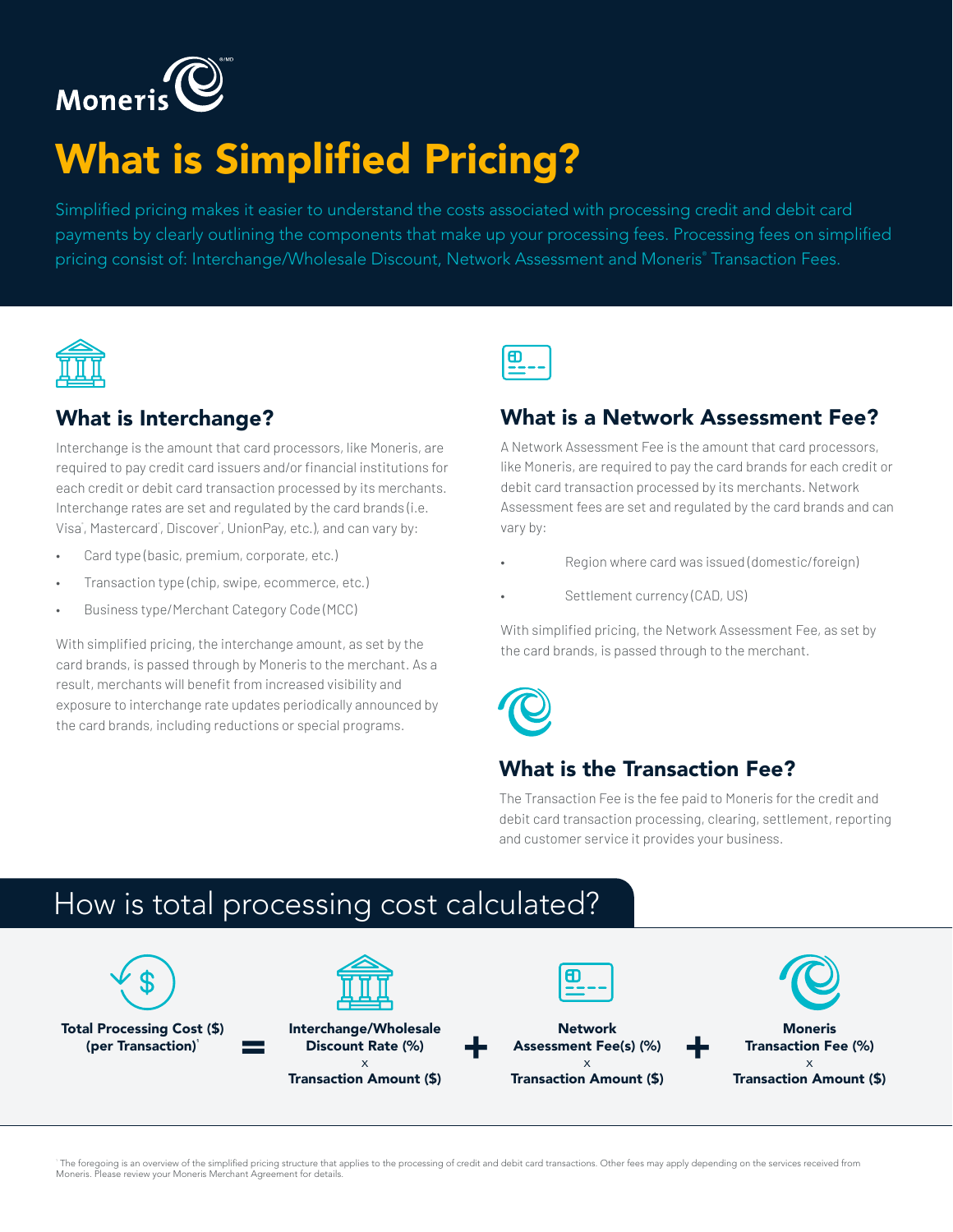



#### Assessment fees

| Applicable to |        |                                                            | Assessment % |
|---------------|--------|------------------------------------------------------------|--------------|
| Purchase      | Refund | Fee Description                                            |              |
| $\vee$        |        | VISA - ASSESSMENT                                          | $0.09\%$     |
|               |        | VISA - FOREIGN ASSESSMENT (Multi currency - Card Present)  | 0.60%        |
| $\vee$        |        | VISA - FOREIGN ASSESSMENT (Single currency - Card Present) | 1.00%        |
|               |        | VISA - B2B VIRTUAL SERVICE DOMESTIC                        | 0.60%        |
|               |        | VISA - B2B VIRTUAL SERVICE FOREIGN                         | 1.55%        |

### Interchange Fees

| Region     | Fee<br>Program | Description                                       | Interchange Rate% |
|------------|----------------|---------------------------------------------------|-------------------|
| <b>CAN</b> | VFA5           | Performance Tier 1 - HNW, NNSS                    | 2.00%             |
| <b>CAN</b> | WFA5           | Performance Tier 1 - HNW, NNSS                    | 2.00%             |
| <b>CAN</b> | XFA5           | Performance Tier 1 - HNW, NNSS                    | 2.00%             |
| CAN        | VFA6           | Performance Tier 1 - HNW, Internationally-settled | 2.00%             |
| <b>CAN</b> | WFA6           | Performance Tier 1 - HNW, Internationally-settled | 2.00%             |
| <b>CAN</b> | XFA6           | Performance Tier 1 - HNW, Internationally-settled | 2.00%             |
| CAN        | <b>DF76</b>    | Industry Rate 2 - HNW, Internationally Settled    | 1.95%             |
| <b>CAN</b> | EF76           | Industry Rate 2 - HNW, Internationally Settled    | 1.95%             |
| <b>CAN</b> | CF77           | Recurring Payment - HNW, NNSS                     | 1.95%             |
| CAN        | CF78           | Recurring Payment - HNW, Internationally-settled  | 1.95%             |
| <b>CAN</b> | CF79           | Emerging Segment-HNW, NNSS                        | 1.95%             |
| CAN        | DF79           | Emerging Segment-HNW, NNSS                        | 1.95%             |
| <b>CAN</b> | EF79           | Emerging Segment-HNW, NNSS                        | 1.95%             |
| CAN        | FF79           | Emerging Segment-HNW, NNSS                        | 1.95%             |
| <b>CAN</b> | GF79           | Emerging Segment-HNW, NNSS                        | 1.95%             |
| <b>CAN</b> | HF79           | Emerging Segment-HNW, NNSS                        | 1.95%             |
| <b>CAN</b> | CF80           | Emerging Segment-HNW, Internationally-settled     | 1.95%             |
| <b>CAN</b> | <b>DF80</b>    | Emerging Segment-HNW, Internationally-settled     | 1.95%             |
| <b>CAN</b> | <b>EF80</b>    | Emerging Segment-HNW, Internationally-settled     | 1.95%             |
| <b>CAN</b> | <b>FF80</b>    | Emerging Segment-HNW, Internationally-settled     | 1.95%             |
| <b>CAN</b> | GF80           | Emerging Segment-HNW, Internationally-settled     | 1.95%             |
| <b>CAN</b> | <b>HF80</b>    | Emerging Segment-HNW, Internationally-settled     | 1.95%             |
| <b>CAN</b> | VFC5           | Industry Rate 1 - HNW, NNSS                       | 2.00%             |
| CAN        | WFC5           | Industry Rate 1 - HNW, NNSS                       | 2.00%             |
| <b>CAN</b> | XFC5           | Industry Rate 1 - HNW, NNSS                       | 2.00%             |
| CAN        | VFC6           | Industry Rate 1 - HNW, Internationally Settled    | 2.00%             |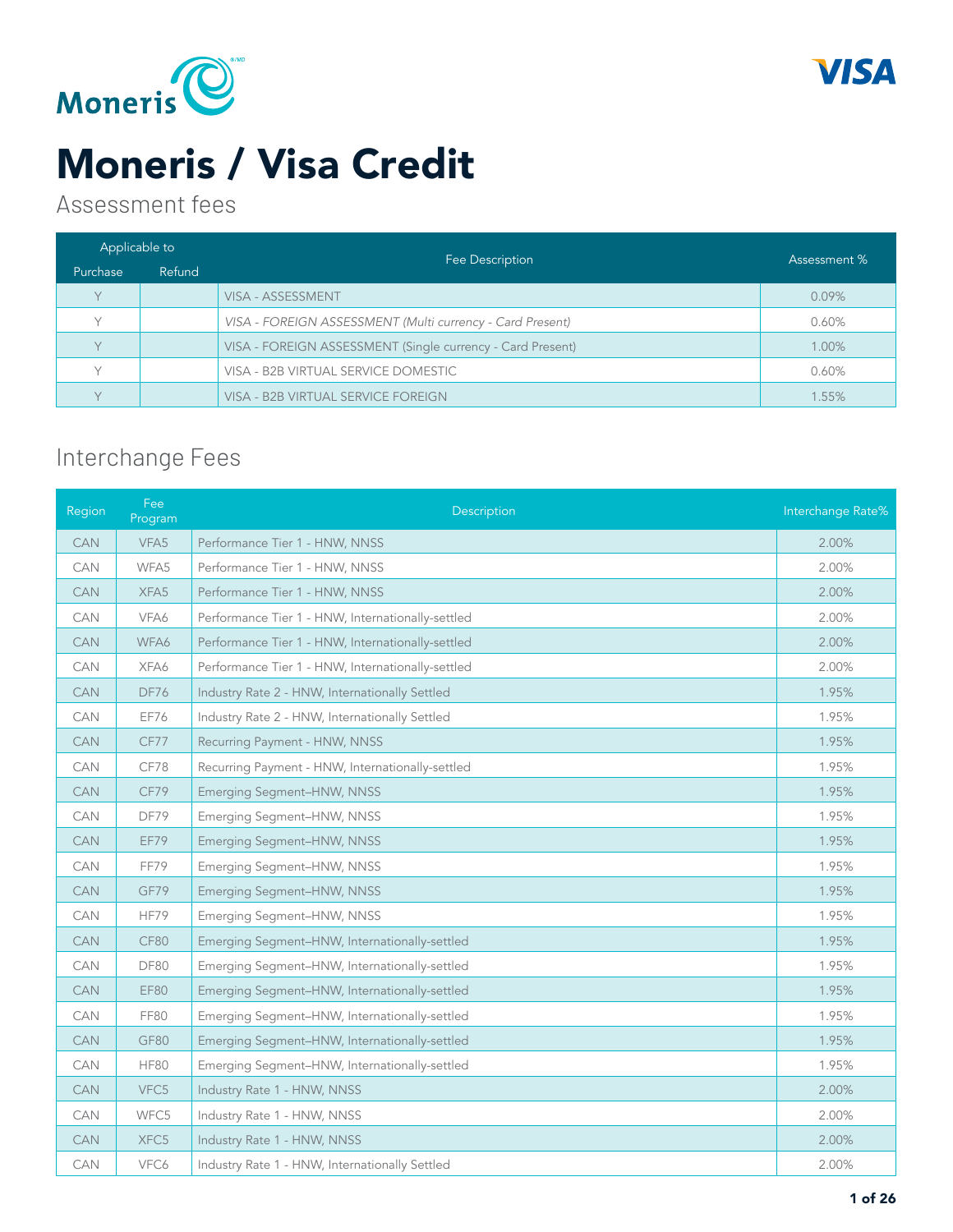



### Interchange fees

| Region     | Fee<br>Program   | Description                                                                | Interchange Rate% |
|------------|------------------|----------------------------------------------------------------------------|-------------------|
| <b>CAN</b> | WFC6             | Industry Rate 1 - HNW, Internationally Settled                             | 2.00%             |
| <b>CAN</b> | XFC6             | Industry Rate 1 - HNW, Internationally Settled                             | 2.00%             |
| <b>CAN</b> | VFC7             | Industry Rate 2 - HNW, NNSS                                                | 2.00%             |
| CAN        | WFC7             | Industry Rate 2 - HNW, NNSS                                                | 2.00%             |
| <b>CAN</b> | XFC7             | Industry Rate 2 - HNW, NNSS                                                | 2.00%             |
| <b>CAN</b> | VFC8             | Industry Rate 2 - HNW, Internationally Settled                             | 2.00%             |
| <b>CAN</b> | WFC8             | Industry Rate 2 - HNW, Internationally Settled                             | 2.00%             |
| <b>CAN</b> | XFC8             | Industry Rate 2 - HNW, Internationally Settled                             | 2.00%             |
| <b>CAN</b> | WFC9             | Recurring Payment - HNW, NNSS                                              | 2.00%             |
| CAN        | XFC9             | Recurring Payment - HNW, NNSS                                              | 2.00%             |
| <b>CAN</b> | WFD1             | Recurring Payment - HNW, Internationally-settled                           | 2.00%             |
| <b>CAN</b> | XFD1             | Recurring Payment - HNW, Internationally-settled                           | 2.00%             |
| <b>CAN</b> | SFD <sub>2</sub> | Emerging Segment-HNW, NNSS                                                 | 2.00%             |
| <b>CAN</b> | TFD <sub>2</sub> | Emerging Segment-HNW, NNSS                                                 | 2.00%             |
| <b>CAN</b> | UFD <sub>2</sub> | Emerging Segment-HNW, NNSS                                                 | 2.00%             |
| CAN        | VFD <sub>2</sub> | Emerging Segment-HNW, NNSS                                                 | 2.00%             |
| <b>CAN</b> | WFD <sub>2</sub> | Emerging Segment-HNW, NNSS                                                 | 2.00%             |
| <b>CAN</b> | XFD <sub>2</sub> | Emerging Segment-HNW, NNSS                                                 | 2.00%             |
| <b>CAN</b> | SFD <sub>3</sub> | Emerging Segment-HNW, NNSS                                                 | 2.00%             |
| <b>CAN</b> | TFD3             | Emerging Segment-HNW, NNSS                                                 | 2.00%             |
| <b>CAN</b> | UFD <sub>3</sub> | Emerging Segment-HNW, NNSS                                                 | 2.00%             |
| CAN        | VFD3             | Emerging Segment-HNW, NNSS                                                 | 2.00%             |
| <b>CAN</b> | WFD3             | Emerging Segment-HNW, Internationally-settled                              | 2.00%             |
| <b>CAN</b> | XFD3             | Emerging Segment-HNW, Internationally-settled                              | 2.00%             |
| <b>CAN</b> | C101             | CONSUMER CREDIT, INDUSTRY 1 NNSS-FULL CHIP                                 | 1.07%             |
| <b>CAN</b> | <b>DI01</b>      | CONSUMER CREDIT, INDUSTRY 1 NNSS-NON CHIP                                  | 1.07%             |
| CAN        | EI01             | CONSUMER CREDIT, INDUSTRY 1 NNSS-PARTIAL CHIP                              | 1.07%             |
| <b>CAN</b> | CI02             | CONSUMER CREDIT, INDUSTRY 1 INTERNATIONAL SETTLEMENT SERVICE-FULL CHIP     | 1.07%             |
| <b>CAN</b> | DI02             | CONSUMER CREDIT, INDUSTRY 1 INTERNATIONAL SETTLEMENT SERVICE-NON CHIP      | 1.07%             |
| <b>CAN</b> | EI02             | CONSUMER CREDIT, INDUSTRY 1 INTERNATIONAL SETTLEMENT SERVICE-PARTIAL CHIP  | 1.07%             |
| <b>CAN</b> | V105             | BUSINESS CREDIT, INDUSTRY 1, NNSS-PARTIAL CHIP                             | 1.80%             |
| CAN        | <b>WI05</b>      | <b>BUSINESS CREDIT, INDUSTRY 1, NNSS-NON CHIP</b>                          | 1.80%             |
| <b>CAN</b> | XI05             | BUSINESS CREDIT, INDUSTRY 1, NNSS-FULL CHIP                                | 1.80%             |
| CAN        | VI06             | BUSINESS CREDIT, INDUSTRY 1, INTERNATIONAL SETTLEMENT SERVICE-PARTIAL CHIP | 1.80%             |
| <b>CAN</b> | <b>WI06</b>      | BUSINESS CREDIT, INDUSTRY 1, INTERNATIONAL SETTLEMENT SERVICE-NON CHIP     | 1.80%             |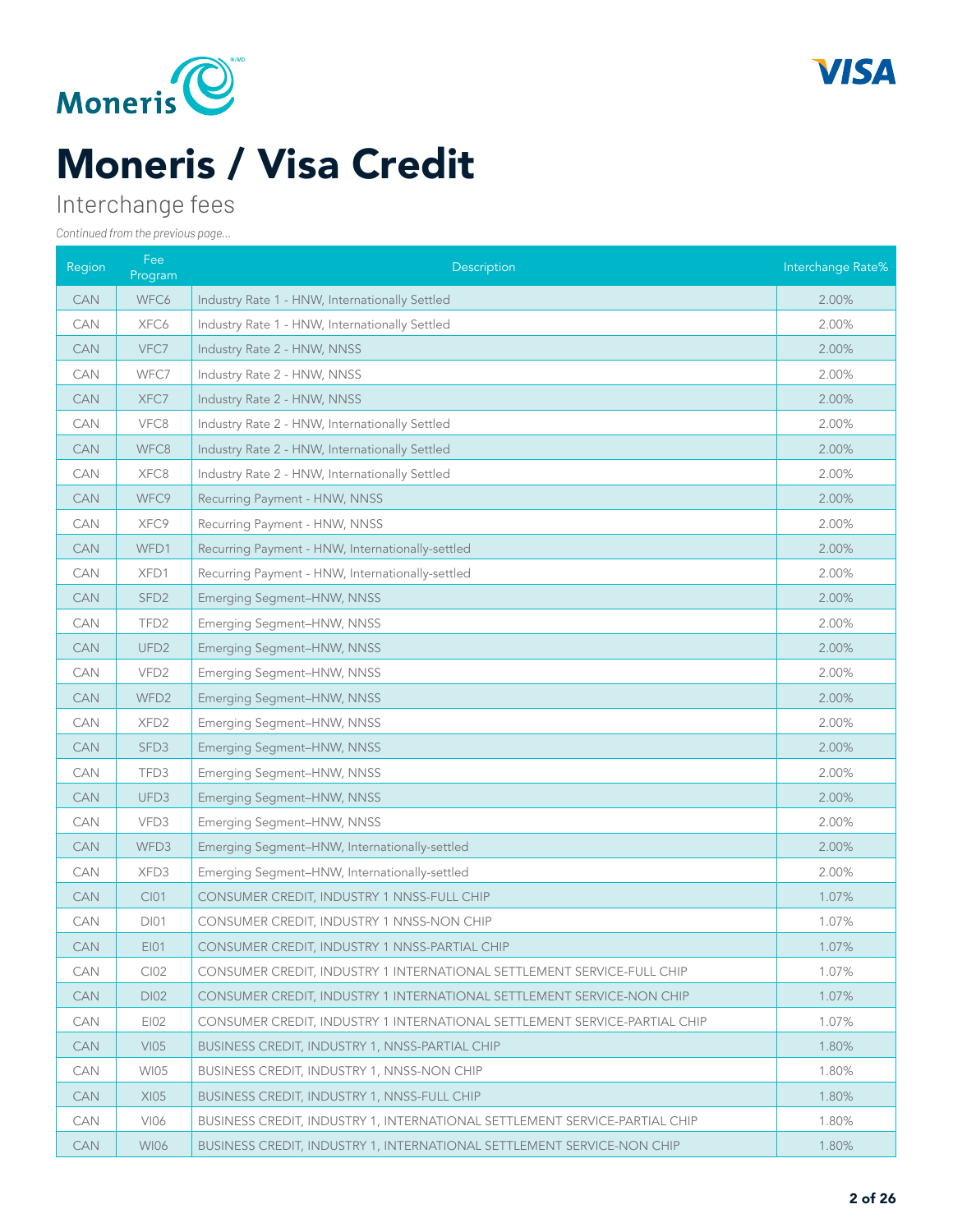



### Interchange fees

| Region     | Fee<br>Program   | Description                                                                   | Interchange Rate% |
|------------|------------------|-------------------------------------------------------------------------------|-------------------|
| <b>CAN</b> | XI06             | BUSINESS CREDIT, INDUSTRY 1, INTERNATIONAL SETTLEMENT SERVICE-FULL CHIP       | 1.80%             |
| <b>CAN</b> | V107             | BUSINESS CREDIT, INDUSTRY 2, NNSS-PARTIAL CHIP                                | 1.85%             |
| CAN        | <b>WI07</b>      | BUSINESS CREDIT, INDUSTRY 2, NNSS-NON CHIP                                    | 1.85%             |
| <b>CAN</b> | <b>XI07</b>      | <b>BUSINESS CREDIT, INDUSTRY 2, NNSS-FULL CHIP</b>                            | 1.85%             |
| <b>CAN</b> | VI08             | BUSINESS CREDIT, INDUSTRY 2, INTERNATIONAL SETTLEMENT SERVICE-PARTIAL CHIP    | 1.85%             |
| <b>CAN</b> | <b>WI08</b>      | BUSINESS CREDIT, INDUSTRY 2, INTERNATIONAL SETTLEMENT SERVICE-NON CHIP        | 1.85%             |
| <b>CAN</b> | XI08             | BUSINESS CREDIT, INDUSTRY 2, INTERNATIONAL SETTLEMENT SERVICE-FULL CHIP       | 1.85%             |
| <b>CAN</b> | Cl <sub>21</sub> | PREPAID, INDUSTRY 1, NNSS-FULL CHIP                                           | 1.18%             |
| <b>CAN</b> | DI21             | PREPAID, INDUSTRY 1, NNSS-NON CHIP                                            | 1.18%             |
| <b>CAN</b> | E121             | PREPAID, INDUSTRY 1, NNSS-PARTIAL CHIP                                        | 1.18%             |
| <b>CAN</b> | V <sub>121</sub> | PREPAID, INDUSTRY 1, NNSS-PARTIAL CHIP                                        | 1.18%             |
| <b>CAN</b> | <b>WI21</b>      | PREPAID, INDUSTRY 1, NNSS-NON CHIP                                            | 1.18%             |
| <b>CAN</b> | X <sub>121</sub> | PREPAID, INDUSTRY 1, NNSS-FULL CHIP                                           | 1.18%             |
| <b>CAN</b> | CI22             | PREPAID, INDUSTRY 1, INTERNATIONALLY SETTLED-FULL CHIP                        | 1.18%             |
| <b>CAN</b> | DI22             | PREPAID, INDUSTRY 1, INTERNATIONALLY SETTLED-NON CHIP                         | 1.18%             |
| <b>CAN</b> | E122             | PREPAID, INDUSTRY 1, INTERNATIONALLY SETTLED-PARTIAL CHIP                     | 1.18%             |
| <b>CAN</b> | V <sub>122</sub> | PREPAID, INDUSTRY 1, INTERNATIONALLY SETTLED-PARTIAL CHIP                     | 1.18%             |
| <b>CAN</b> | <b>WI22</b>      | PREPAID, INDUSTRY 1, INTERNATIONALLY SETTLED-NON CHIP                         | 1.18%             |
| <b>CAN</b> | XI22             | PREPAID, INDUSTRY 1, INTERNATIONALLY SETTLED-FULL CHIP                        | 1.18%             |
| <b>CAN</b> | <b>VI49</b>      | COMMERCIAL, INDUSTRY 1, NAT                                                   | 1.80%             |
| <b>CAN</b> | WI49             | NON CHIP FUEL COMMERCIAL                                                      | 1.80%             |
| <b>CAN</b> | XI49             | FULL CHIP FUEL COMMERCIAL                                                     | 1.80%             |
| <b>CAN</b> | VI50             | PARTIAL CHIP FUEL COMMERCI                                                    | 1.80%             |
| <b>CAN</b> | <b>WI50</b>      | COMMERCIAL, INDUSTRY 1, INT                                                   | 1.80%             |
| <b>CAN</b> | XI50             | FULL CHIP FUEL COMMERCIAL                                                     | 1.80%             |
| <b>CAN</b> | V <sub>151</sub> | COMMERCIAL, INDUSTRY 2, NAT                                                   | 1.85%             |
| CAN        | WI51             | NON CHIP SUPERMARKET COMME                                                    | 1.85%             |
| CAN        | XI51             | FULL CHIP SUPERMARKET COMM                                                    | 1.85%             |
| <b>CAN</b> | <b>VI52</b>      | PARTIAL CHIP SUPERMARKET C                                                    | 1.85%             |
| <b>CAN</b> | <b>WI52</b>      | COMMERCIAL, INDUSTRY 2, INT                                                   | 1.85%             |
| CAN        | XI52             | FULL CHIP SUPERMARKET COMM                                                    | 1.85%             |
| <b>CAN</b> | VP01             | BUSINESS CREDIT, PERFORMANCE INCENTIVE TIER 1, INTERNATIONAL-PARTIAL CHIP     | 1.80%             |
| <b>CAN</b> | WP01             | BUSINESS CREDIT, PERFORMANCE INCENTIVE TIER 1, INTERNATIONAL-NON CHIP         | 1.80%             |
| <b>CAN</b> | XP01             | <b>BUSINESS CREDIT, PERFORMANCE INCENTIVE TIER 1, INTERNATIONAL-FULL CHIP</b> | 1.80%             |
| CAN        | VP02             | BUSINESS CREDIT, PERFORMANCE INCENTIVE TIER 1, NNSS-PARTIAL CHIP              | 1.80%             |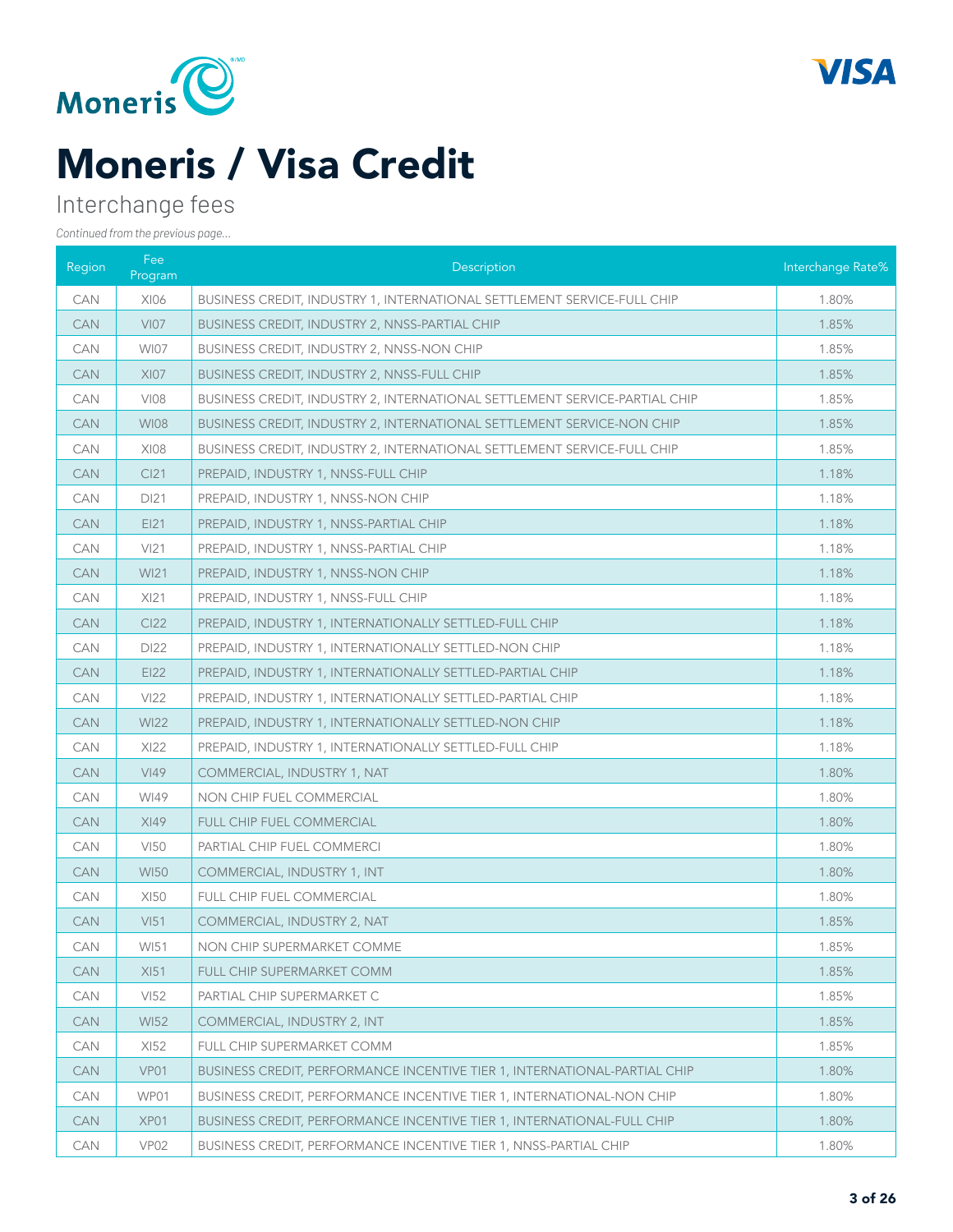



### Interchange fees

| Region     | Fee<br>Program   | Description                                                              | Interchange Rate% |
|------------|------------------|--------------------------------------------------------------------------|-------------------|
| <b>CAN</b> | WP02             | BUSINESS CREDIT, PERFORMANCE INCENTIVE TIER 1, NNSS-NON CHIP             | 1.80%             |
| <b>CAN</b> | XP <sub>02</sub> | BUSINESS CREDIT, PERFORMANCE INCENTIVE TIER 1, NNSS-FULL CHIP            | 1.80%             |
| <b>CAN</b> | CP07             | CONSUMER CREDIT, PERFORMANCE INCENTIVE TIER 1 INTERNATIONAL-FULL CHIP    | 1.2%              |
| <b>CAN</b> | DP07             | CONSUMER CREDIT, PERFORMANCE INCENTIVE TIER 1 INTERNATIONAL-NON CHIP     | 1.2%              |
| <b>CAN</b> | EP07             | CONSUMER CREDIT, PERFORMANCE INCENTIVE TIER 1 INTERNATIONAL-PARTIAL CHIP | 1.2%              |
| <b>CAN</b> | CP08             | CONSUMER CREDIT, PERFORMANCE INCENTIVE TIER 1 NNSS-FULL CHIP             | 1.2%              |
| <b>CAN</b> | DP08             | CONSUMER CREDIT, PERFORMANCE INCENTIVE TIER 1 NNSS-NON CHIP              | 1.2%              |
| <b>CAN</b> | EP08             | CONSUMER CREDIT, PERFORMANCE INCENTIVE TIER 1 NNSS-PARTIAL CHIP          | 1.2%              |
| <b>CAN</b> | <b>CP25</b>      | PREPAID, PERFORMANCE INCENTIVE TIER 1, INTERNATIONAL-FULL CHIP           | 1.32%             |
| <b>CAN</b> | <b>DP25</b>      | PREPAID, PERFORMANCE INCENTIVE TIER 1, INTERNATIONAL-NON CHIP            | 1.32%             |
| <b>CAN</b> | <b>EP25</b>      | PREPAID, PERFORMANCE INCENTIVE TIER 1, INTERNATIONAL-PARTIAL CHIP        | 1.32%             |
| <b>CAN</b> | <b>VP25</b>      | PREPAID, PERFORMANCE INCENTIVE TIER 1, INTERNATIONAL-PARTIAL CHIP        | 1.32%             |
| <b>CAN</b> | <b>WP25</b>      | PREPAID, PERFORMANCE INCENTIVE TIER 1, INTERNATIONAL-NON CHIP            | 1.32%             |
| <b>CAN</b> | XP <sub>25</sub> | PREPAID, PERFORMANCE INCENTIVE TIER 1, INTERNATIONAL-FULL CHIP           | 1.32%             |
| <b>CAN</b> | <b>CP26</b>      | PREPAID, PERFORMANCE INCENTIVE TIER 1, NNSS-FULL CHIP                    | 1.32%             |
| <b>CAN</b> | <b>DP26</b>      | PREPAID, PERFORMANCE INCENTIVE TIER 1, NNSS-NON CHIP                     | 1.32%             |
| <b>CAN</b> | <b>EP26</b>      | PREPAID, PERFORMANCE INCENTIVE TIER 1, NNSS-PARTIAL CHIP                 | 1.32%             |
| <b>CAN</b> | <b>VP26</b>      | PREPAID, PERFORMANCE INCENTIVE TIER 1, NNSS-PARTIAL CHIP                 | 1.32%             |
| <b>CAN</b> | <b>WP26</b>      | PREPAID, PERFORMANCE INCENTIVE TIER 1, NNSS-NON CHIP                     | 1.32%             |
| <b>CAN</b> | XP <sub>26</sub> | PREPAID, PERFORMANCE INCENTIVE TIER 1, NNSS-FULL CHIP                    | 1.32%             |
| <b>CAN</b> | <b>VP73</b>      | COMMERCIAL, PERFORMANCE INCENTIVE TIER 1, NAT                            | 1.80%             |
| <b>CAN</b> | <b>WP73</b>      | NON CHIP PERFORMANCE 1 COM                                               | 1.80%             |
| <b>CAN</b> | XP73             | FULL CHIP PERFORMANCE 1 CO                                               | 1.80%             |
| <b>CAN</b> | VP74             | PARTIAL CHIP PERFORMANCE 1                                               | 1.80%             |
| <b>CAN</b> | <b>WP74</b>      | COMMERCIAL, PERFORMANCE INCENTIVE TIER 1, INT                            | 1.80%             |
| <b>CAN</b> | XP74             | FULL CHIP PERFORMANCE 1 CO                                               | 1.80%             |
| <b>CAN</b> | CS01             | STANDARD - CONSUMER CARD, NNSS-CHIP                                      | 1.45%             |
| <b>CAN</b> | DS01             | STANDARD - CONSUMER CARD, NNSS                                           | 1.45%             |
| <b>CAN</b> | <b>CS02</b>      | STANDARD – CONSUMER CARD, INTERNATIONAL SETTLEMENT SERVICE-CHIP          | 1.45%             |
| CAN        | DS02             | STANDARD – CONSUMER CARD, INTERNATIONAL SETTLEMENT SERVICE               | 1.45%             |
| <b>CAN</b> | <b>WS03</b>      | VPP-STANDARD - BUSINESS CARD, NNSS                                       | 2.00%             |
| <b>CAN</b> | XS <sub>03</sub> | STANDARD - BUSINESS CARD, NNSS-CHIP                                      | 2.00%             |
| <b>CAN</b> | <b>WS04</b>      | STANDARD - BUSINESS CARD, INTERNATIONAL SETTLEMENT SERVICE               | 2.00%             |
| <b>CAN</b> | XS <sub>04</sub> | STANDARD – BUSINESS CARD, INTERNATIONAL SETTLEMENT SERVICE-CHIP          | 2.00%             |
| <b>CAN</b> | <b>WS05</b>      | STANDARD - CORPORATE CARD, NNSS                                          | 2.00%             |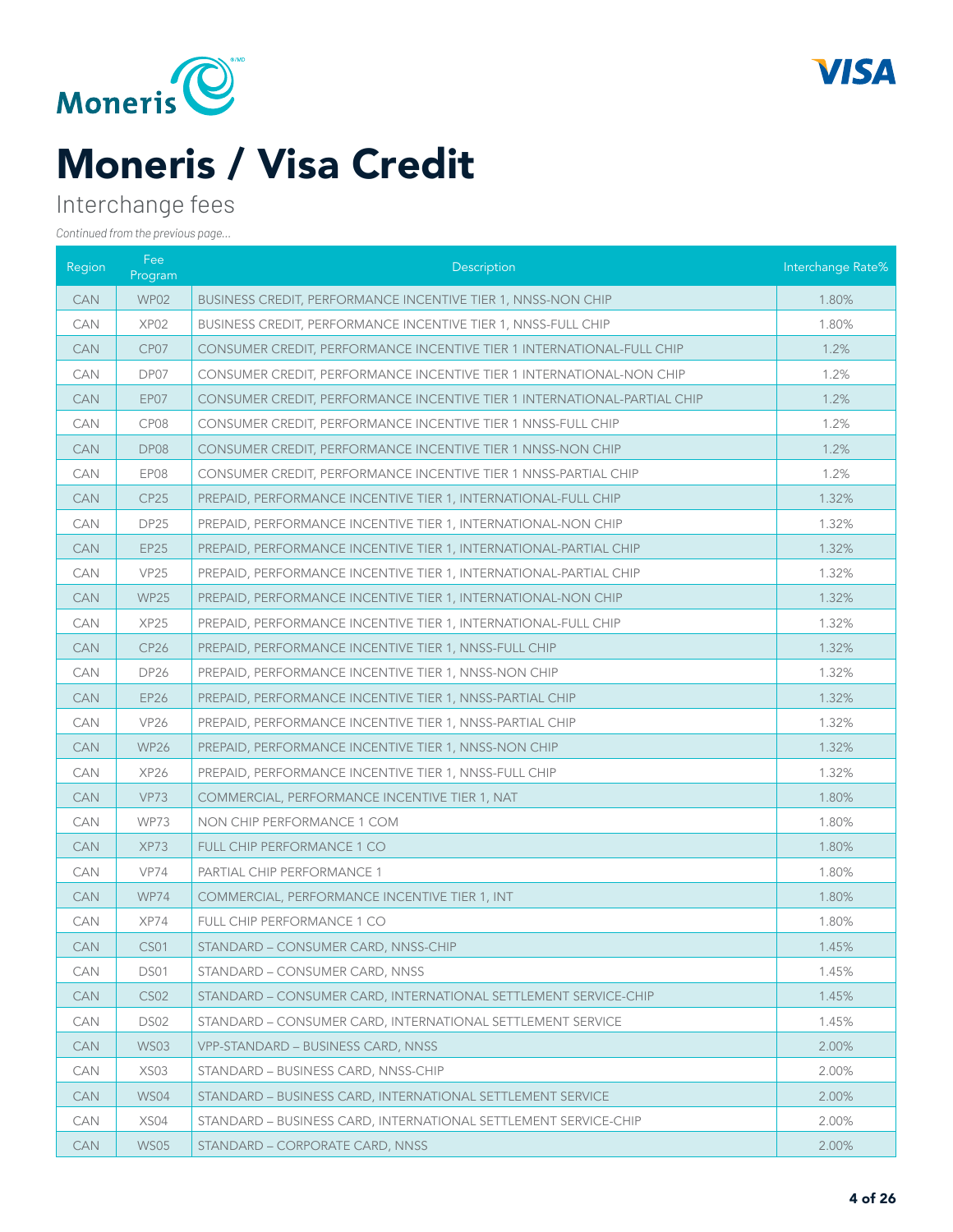



### Interchange fees

| Region     | Fee<br>Program   | Description                                                             | Interchange Rate% |
|------------|------------------|-------------------------------------------------------------------------|-------------------|
| <b>CAN</b> | XS05             | STANDARD - CORPORATE CARD, NNSS-CHIP                                    | 2.00%             |
| <b>CAN</b> | <b>WS06</b>      | STANDARD - CORPORATE CARD, INTERNATIONAL SETTLEMENT SERVICE             | 2.00%             |
| CAN        | <b>XS06</b>      | STANDARD - CORPORATE CARD, INTERNATIONAL SETTLEMENT SERVICE-CHIP        | 2.00%             |
| CAN        | <b>WS07</b>      | STANDARD - PURCHASING CARD, NNSS                                        | 2.00%             |
| <b>CAN</b> | XS <sub>07</sub> | STANDARD - PURCHASING CARD, NNSS-CHIP                                   | 2.00%             |
| <b>CAN</b> | <b>WS08</b>      | STANDARD - PURCHASING CARD, INTERNATIONAL SETTLEMENT SERVICE            | 2.00%             |
| <b>CAN</b> | <b>XS08</b>      | STANDARD - PURCHASING CARD, INTERNATIONAL SETTLEMENT SERVICE-CHIP       | 2.00%             |
| <b>CAN</b> | <b>CS10</b>      | STANDARD-PREPAID CARD NNSS-CHIP                                         | 1.52%             |
| CAN        | <b>DS10</b>      | STANDARD-PREPAID CARD NNSS                                              | 1.52%             |
| CAN        | <b>WS10</b>      | STANDARD-PREPAID CARD NNSS                                              | 1.52%             |
| <b>CAN</b> | <b>XS10</b>      | STANDARD-PREPAID CARD NNSS-CHIP                                         | 1.52%             |
| <b>CAN</b> | <b>CS11</b>      | STANDARD-DEBIT CARD INT'L SETTLEMENT SERVICES                           | 1.15%             |
| <b>CAN</b> | <b>CS12</b>      | STANDARD-PREPAID CARD INTERNATIONAL-CHIP                                | 1.52%             |
| <b>CAN</b> | <b>DS12</b>      | STANDARD-PREPAID CARD INTERNATIONAL                                     | 1.52%             |
| CAN        | <b>WS12</b>      | STANDARD-PREPAID CARD INTERNATIONAL                                     | 1.52%             |
| CAN        | <b>XS12</b>      | STANDARD-PREPAID CARD INTERNATIONAL-CHIP                                | 1.52%             |
| <b>CAN</b> | <b>CS22</b>      | STANDARD- COMMERCIAL PREPAID NAT                                        | 2.00%             |
| <b>CAN</b> | <b>WS22</b>      | STANDARD COMMERCIAL                                                     | 2.00%             |
| <b>CAN</b> | <b>XS22</b>      | <b>CHIP COMMERCIAL</b>                                                  | 2.00%             |
| <b>CAN</b> | <b>DS23</b>      | STANDARD- COMMERCIAL PREPAID INT                                        | 2.00%             |
| CAN        | <b>WS23</b>      | STANDARD COMMERCIAL                                                     | 2.00%             |
| <b>CAN</b> | <b>XS23</b>      | CHIP COMMERCIAL                                                         | 2.00%             |
| <b>CAN</b> | VFA3             | Electronic HNW, NNSS                                                    | 2.10%             |
| <b>CAN</b> | VFA4             | Electronic HNW, Internationally-settled                                 | 2.10%             |
| <b>CAN</b> | WFA1             | Standard HNW, NNSS                                                      | 2.25%             |
| <b>CAN</b> | WFA <sub>2</sub> | Standard HNW, Internationally-settled                                   | 2.25%             |
| CAN        | WFA3             | Electronic HNW, NNSS                                                    | 2.10%             |
| <b>CAN</b> | WFA4             | Electronic HNW, Internationally-settled                                 | 2.10%             |
| CAN        | XFA1             | Standard HNW, NNSS                                                      | 2.25%             |
| <b>CAN</b> | XFA2             | Standard HNW, Internationally-settled                                   | 2.25%             |
| CAN        | XFA3             | Electronic HNW, NNSS                                                    | 2.10%             |
| <b>CAN</b> | XFA4             | Electronic HNW, Internationally-settled                                 | 2.10%             |
| CAN        | CF15             | INFINITE CREDIT, INDUSTRY 2, NNSS-FULL CHIP                             | 1.15%             |
| <b>CAN</b> | CF <sub>16</sub> | INFINITE CREDIT, INDUSTRY 2, INTERNATIONAL SETTLEMENT SERVICE-FULL CHIP | 1.15%             |
| CAN        | CI03             | CONSUMER CREDIT, INDUSTRY 2 NNSS-FULL CHIP                              | 0.95%             |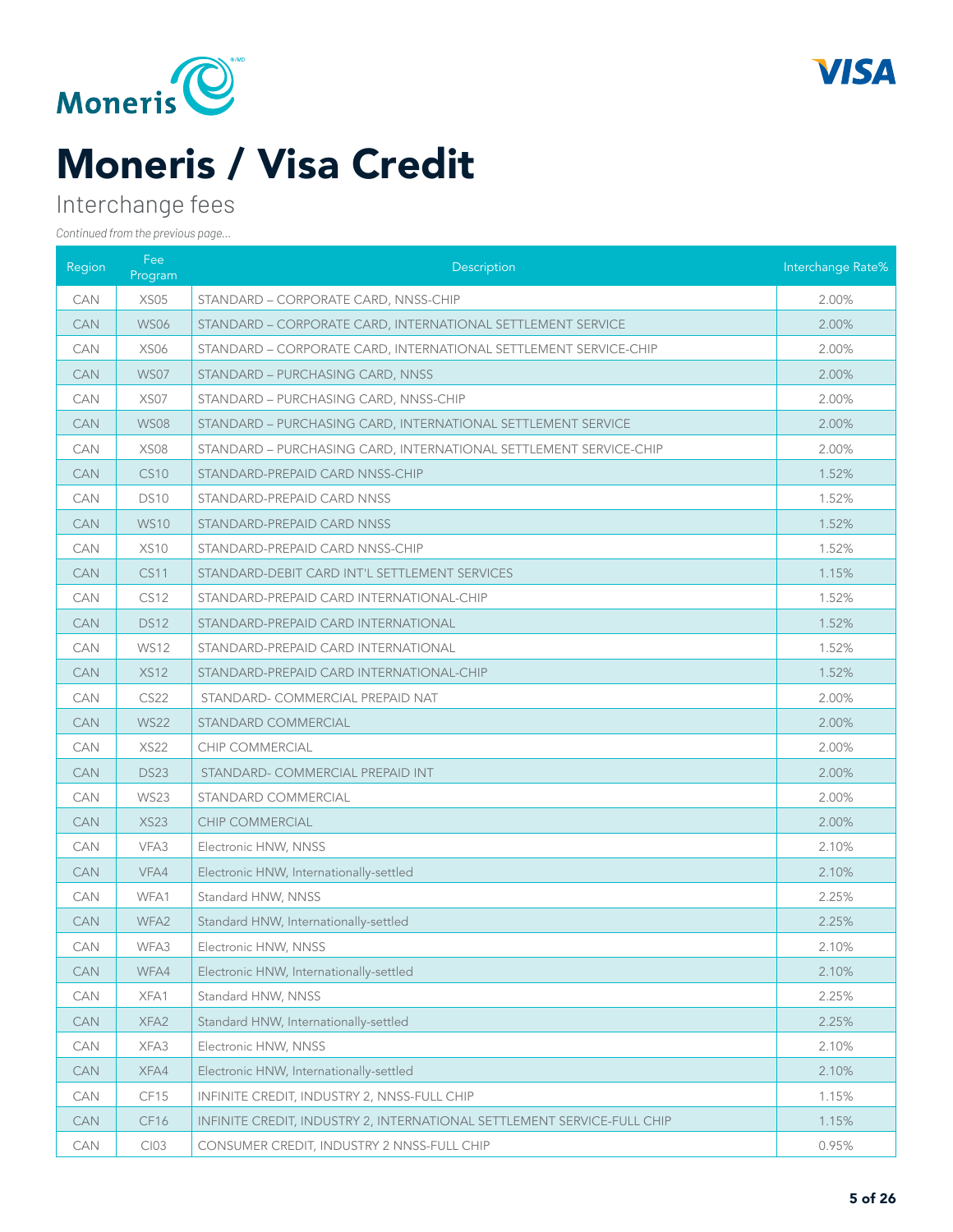



### Interchange fees

| Region     | Fee<br>Program   | Description                                                                | Interchange Rate% |
|------------|------------------|----------------------------------------------------------------------------|-------------------|
| <b>CAN</b> | <b>CI04</b>      | CONSUMER CREDIT, INDUSTRY 2 INTERNATIONAL SETTLEMENT SERVICE-FULL CHIP     | 0.95%             |
| <b>CAN</b> | CI23             | PREPAID, INDUSTRY 2, NNSS-FULL CHIP                                        | 1.23%             |
| <b>CAN</b> | Cl <sub>24</sub> | PREPAID, INDUSTRY 2, INTERNATIONALLY SETTLED-FULL CHIP                     | 1.23%             |
| <b>CAN</b> | DF15             | INFINITE CREDIT, INDUSTRY 2, NNSS-NON CHIP                                 | 1.15%             |
| <b>CAN</b> | <b>DF16</b>      | INFINITE CREDIT, INDUSTRY 2, INTERNATIONAL SETTLEMENT SERVICE-NON CHIP     | 1.15%             |
| <b>CAN</b> | <b>DI03</b>      | CONSUMER CREDIT, INDUSTRY 2 NNSS-NON CHIP                                  | 0.95%             |
| <b>CAN</b> | <b>DI04</b>      | CONSUMER CREDIT, INDUSTRY 2 INTERNATIONAL SETTLEMENT SERVICE-NON CHIP      | 0.95%             |
| <b>CAN</b> | DI23             | PREPAID, INDUSTRY 2, NNSS-NON CHIP                                         | 1.23%             |
| <b>CAN</b> | DI24             | PREPAID, INDUSTRY 2, INTERNATIONALLY SETTLED-NON CHIP                      | 1.23%             |
| <b>CAN</b> | EF15             | INFINITE CREDIT, INDUSTRY 2, NNSS-PARTIAL CHIP                             | 1.15%             |
| <b>CAN</b> | EF16             | INFINITE CREDIT, INDUSTRY 2, INTERNATIONAL SETTLEMENT SERVICE-PARTIAL CHIP | 1.15%             |
| <b>CAN</b> | EI03             | CONSUMER CREDIT, INDUSTRY 2 NNSS-PARTIAL CHIP                              | 0.95%             |
| <b>CAN</b> | <b>EI04</b>      | CONSUMER CREDIT, INDUSTRY 2 INTERNATIONAL SETTLEMENT SERVICE-PARTIAL CHIP  | 0.95%             |
| <b>CAN</b> | EI23             | PREPAID, INDUSTRY 2, NNSS-PARTIAL CHIP                                     | 1.23%             |
| <b>CAN</b> | EI24             | PREPAID, INDUSTRY 2, INTERNATIONALLY SETTLED-PARTIAL CHIP                  | 1.23%             |
| <b>CAN</b> | V123             | PREPAID, INDUSTRY 2, NNSS-PARTIAL CHIP                                     | 1.23%             |
| <b>CAN</b> | VI24             | PREPAID, INDUSTRY 2, INTERNATIONALLY SETTLED-PARTIAL CHIP                  | 1.23%             |
| <b>CAN</b> | <b>WI23</b>      | PREPAID, INDUSTRY 2, NNSS-NON CHIP                                         | 1.23%             |
| <b>CAN</b> | <b>WI24</b>      | PREPAID, INDUSTRY 2, INTERNATIONALLY SETTLED-NON CHIP                      | 1.23%             |
| <b>CAN</b> | XI23             | PREPAID, INDUSTRY 2, NNSS-FULL CHIP                                        | 1.23%             |
| <b>CAN</b> | XI24             | PREPAID, INDUSTRY 2, INTERNATIONALLY SETTLED-FULL CHIP                     | 1.23%             |
| <b>INT</b> | C901             | <b>STANDARD</b>                                                            | 1.60%             |
| <b>INT</b> | C903             | <b>ELECTRONIC</b>                                                          | 1.10%             |
| <b>INT</b> | X905             | <b>BUSINESS CARD</b>                                                       | 2.00%             |
| <b>INT</b> | X906             | <b>CORPORATE CARD</b>                                                      | 2.00%             |
| <b>INT</b> | X907             | PURCHASING CARD                                                            | 2.00%             |
| INT        | C915             | <b>ACQUIRER CHIP FEE</b>                                                   | 1.00%             |
| INT.       | C916             | AIRLINE ACQUIRER CHIP FEE                                                  | 1.00%             |
| INT.       | C917             | <b>ISSUER CHIP FEE</b>                                                     | 1.20%             |
| INT.       | C918             | ELECTRONIC COMMERCE MERCHANT                                               | 1.44%             |
| INT.       | C919             | SECURE ELECTRONIC COMMERCE                                                 | 1.44%             |
| INT.       | C920             | AIRLINE FEE                                                                | 1.10%             |
| INT.       | C921             | <b>ACQUIRER CHIP FEE - ELECTRONIC</b>                                      | 1.00%             |
| INT.       | C922             | <b>ISSUER CHIP FEE - ELECTRONIC</b>                                        | 1.20%             |
| INT.       | C938             | <b>FULL CHIP DATA DEVICE</b>                                               | 1.10%             |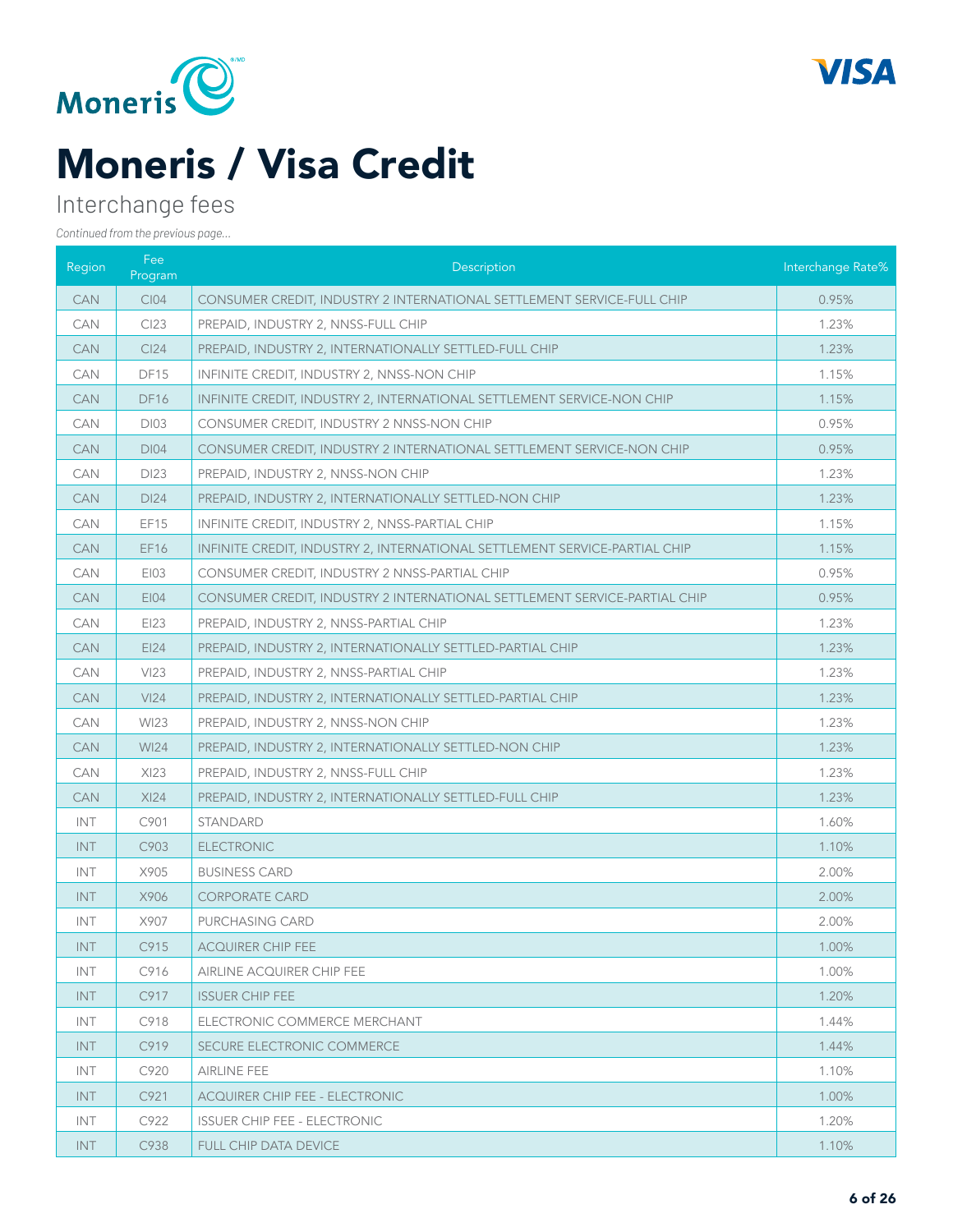



### Interchange fees

| Region     | Fee<br>Program   | Description                                                | Interchange Rate% |
|------------|------------------|------------------------------------------------------------|-------------------|
| <b>INT</b> | C939             | VISA ELECTORN - FULL CHIP DATA DEVICE                      | 1.10%             |
| <b>INT</b> | C940             | AIRLINE FULL CHIP DATA DEVICE                              | 1.10%             |
| <b>INT</b> | C941             | VISA ELECTRON - AIRLINE FULL CHIP DATA DEVICE              | 1.10%             |
| <b>INT</b> | C942             | FULL CHIP WITH PIN DATA DEVICE                             | 1.10%             |
| <b>INT</b> | C943             | VISA ELECTRON - FULL CHIP WITH PIN DATA DEVICE             | 1.10%             |
| INT        | C944             | AIRLINE FULL CHIP WITH PIN DATA DEVICE                     | 1.10%             |
| INT        | C945             | VISA ELECTRON - AIRLINE FULL CHIP WITH PIN DATA DEVICE     | 1.10%             |
| <b>INT</b> | C947             | <b>INTERREGIONAL PREMIUM CARD</b>                          | 1.80%             |
| <b>INT</b> | C948             | <b>INTERREGIONAL SUPER PREMIUM CARD</b>                    | 1.97%             |
| CAN        | CB <sub>01</sub> | RECURRING PAYMENT-CONSUMER CREDIT, NNSS                    | 1.25%             |
| <b>CAN</b> | CB <sub>02</sub> | RECURRING PAYMENT-CONSUMER CREDIT INTERNATIONALLY-SETTLED  | 1.25%             |
| <b>CAN</b> | XB03             | RECURRING PAYMENT-BUSINESS CREDIT, NNSS                    | 1.85%             |
| <b>CAN</b> | XB04             | RECURRING PAYMENT-BUSINESS CREDIT, INTERNATIONALLY-SETTLED | 1.85%             |
| <b>CAN</b> | <b>CB11</b>      | RECURRING PAYMENT-PREPAID, NNSS                            | 1.37%             |
| CAN        | XB11             | RECURRING PAYMENT-PREPAID, NNSS                            | 1.37%             |
| <b>CAN</b> | <b>CB12</b>      | RECURRING PAYMENT-PREPAID INTERNATIONALLY-SETTLED          | 1.37%             |
| <b>CAN</b> | <b>XB12</b>      | RECURRING PAYMENT-PREPAID INTERNATIONALLY-SETTLED          | 1.37%             |
| <b>CAN</b> | <b>XB13</b>      | RECURRING PAYMENT-COMMERCIAL PREPAID, NAT                  | 1.85%             |
| <b>CAN</b> | XB14             | RECURRING PAYMENT-COMMERCIAL PREPAID, INT                  | 1.85%             |
| <b>CAN</b> | XED <sub>3</sub> | <b>B2B LEVEL 2 NATIONAL</b>                                | 1.60%             |
| CAN        | XED4             | <b>B2B LEVEL 2 INTERNATIONAL</b>                           | 1.60%             |
| <b>CAN</b> | XED <sub>5</sub> | <b>B2B LEVEL 3 NATIONAL</b>                                | 1.40%             |
| <b>CAN</b> | XED <sub>6</sub> | <b>B2B LEVEL 3 INTERNATIONAL</b>                           | 1.40%             |
| <b>CAN</b> | CE01             | ELECTRONIC-CONSUMER CREDIT-FULL CHIP                       | 1.25%             |
| <b>CAN</b> | DE01             | ELECTRONIC-CONSUMER CREDIT-NON CHIP                        | 1.25%             |
| <b>CAN</b> | EE01             | ELECTRONIC-CONSUMER CREDIT-PARTIAL CHIP                    | 1.25%             |
| CAN        | CE02             | ELECTRONIC-CONSUMER CREDIT INTERNATIONAL-FULL CHIP         | 1.25%             |
| <b>CAN</b> | DE <sub>02</sub> | ELECTRONIC-CONSUMER CREDIT INTERNATIONAL-NON CHIP          | 1.25%             |
| <b>CAN</b> | EE02             | ELECTRONIC-CONSUMER CREDIT INTERNATIONAL-PARTIAL CHIP      | 1.25%             |
| <b>CAN</b> | VE <sub>03</sub> | ELECTRONIC-BUSINESS CREDIT-PARTIAL CHIP                    | 1.90%             |
| <b>CAN</b> | WE03             | ELECTRONIC-BUSINESS CREDIT-NON CHIP                        | 1.90%             |
| <b>CAN</b> | XE <sub>03</sub> | ELECTRONIC-BUSINESS CREDIT-FULL CHIP                       | 1.90%             |
| <b>CAN</b> | VE04             | ELECTRONIC-BUSINESS CREDIT INTERNATIONAL-PARTIAL CHIP      | 1.90%             |
| <b>CAN</b> | WE04             | ELECTRONIC-BUSINESS CREDIT INTERNATIONAL-NON CHIP          | 1.90%             |
| CAN        | XE04             | ELECTRONIC-BUSINESS CREDIT INTERNATIONAL-FULL CHIP         | 1.90%             |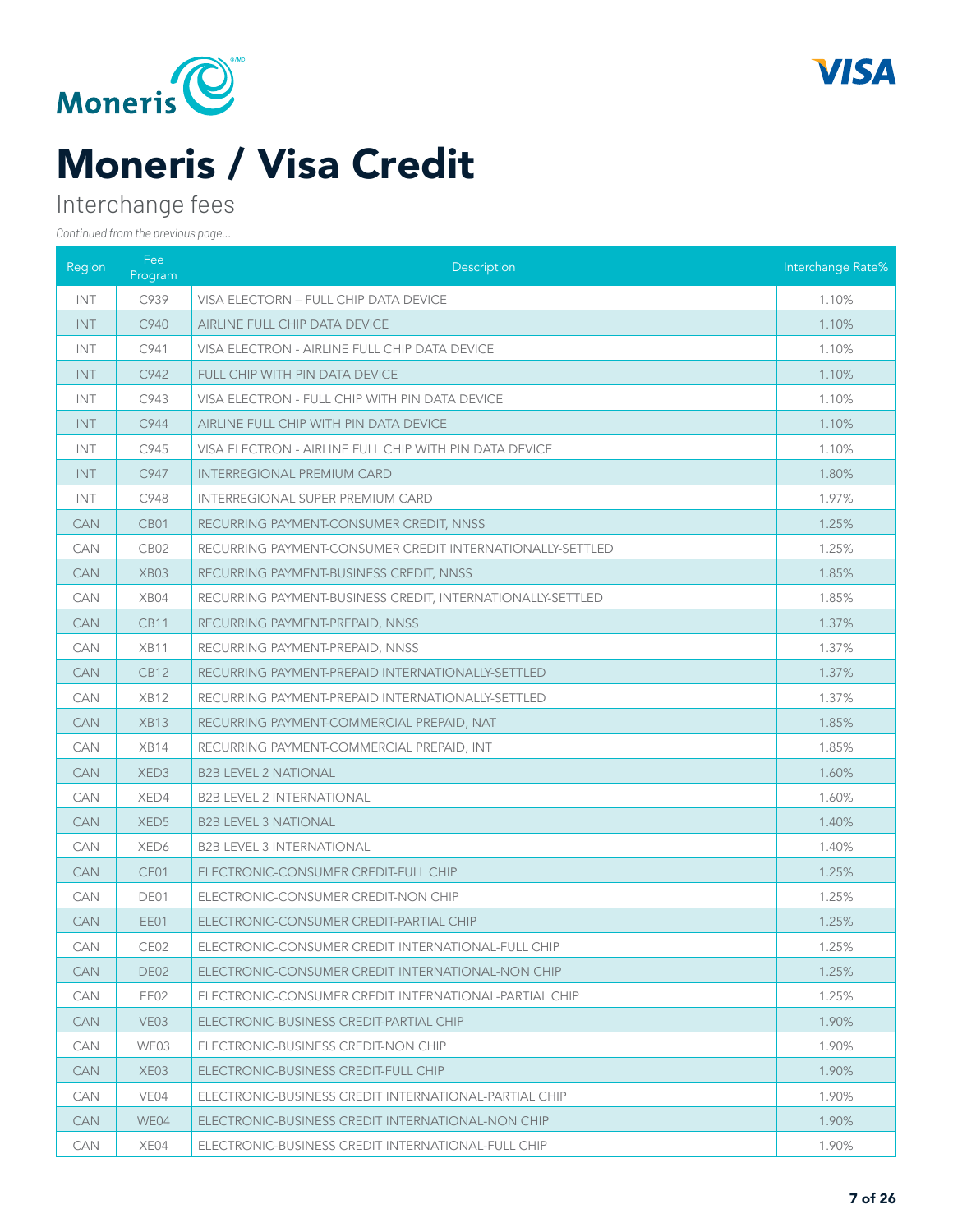



### Interchange fees

| Region     | Fee<br>Program   | <b>Description</b>                                        | Interchange Rate% |
|------------|------------------|-----------------------------------------------------------|-------------------|
| <b>CAN</b> | VE <sub>05</sub> | ELECTRONIC-CORPORATE CREDIT-PARTIAL CHIP                  | 1.90%             |
| <b>CAN</b> | WE05             | ELECTRONIC-CORPORATE CREDIT-NON CHIP                      | 1.90%             |
| <b>CAN</b> | XE <sub>05</sub> | ELECTRONIC-CORPORATE CREDIT-FULL CHIP                     | 1.90%             |
| <b>CAN</b> | VE06             | ELECTRONIC-CORPORATE CREDIT INTERNATIONAL-PARTIAL CHIP    | 1.90%             |
| <b>CAN</b> | WE06             | ELECTRONIC-CORPORATE CREDIT INTERNATIONAL-NON CHIP        | 1.90%             |
| <b>CAN</b> | XE06             | ELECTRONIC-CORPORATE CREDIT INTERNATIONAL-FULL CHIP       | 1.90%             |
| <b>CAN</b> | VE <sub>07</sub> | ELECTRONIC-PURCHASING CREDIT-PARTIAL CHIP                 | 1.90%             |
| <b>CAN</b> | WE07             | ELECTRONIC-PURCHASING CREDIT-NON CHIP                     | 1.90%             |
| <b>CAN</b> | XE07             | ELECTRONIC-PURCHASING CREDIT-FULL CHIP                    | 1.90%             |
| <b>CAN</b> | VE08             | ELECTRONIC-PURCHASING CREDIT INTERNATIONAL-PARTIAL CHIP   | 1.90%             |
| <b>CAN</b> | WE08             | ELECTRONIC-PURCHASING CREDIT INTERNATIONAL-NON CHIP       | 1.90%             |
| <b>CAN</b> | XE08             | ELECTRONIC-PURCHASING CREDIT INTERNATIONAL-FULL CHIP      | 1.90%             |
| <b>CAN</b> | <b>CE11</b>      | ELECTRONIC-PREPAID NNSS-FULL CHIP                         | 1.42%             |
| <b>CAN</b> | <b>DE11</b>      | ELECTRONIC-PREPAID NNSS-NON CHIP                          | 1.42%             |
| <b>CAN</b> | <b>EE11</b>      | ELECTRONIC-PREPAID NNSS-PARTIAL CHIP                      | 1.42%             |
| <b>CAN</b> | VE11             | ELECTRONIC-PREPAID NNSS-PARTIAL CHIP                      | 1.42%             |
| <b>CAN</b> | <b>WE11</b>      | ELECTRONIC-PREPAID NNSS-NON CHIP                          | 1.42%             |
| <b>CAN</b> | <b>XE11</b>      | ELECTRONIC-PREPAID NNSS-FULL CHIP                         | 1.42%             |
| <b>CAN</b> | <b>CE12</b>      | ELECTRONIC-PREPAID INTERNATIONAL-FULL CHIP                | 1.42%             |
| <b>CAN</b> | <b>DE12</b>      | ELECTRONIC-PREPAID INTERNATIONAL-NON CHIP                 | 1.42%             |
| <b>CAN</b> | <b>EE12</b>      | ELECTRONIC-PREPAID INTERNATIONAL-PARTIAL CHIP             | 1.42%             |
| <b>CAN</b> | VE12             | ELECTRONIC-PREPAID INTERNATIONAL-PARTIAL CHIP             | 1.42%             |
| <b>CAN</b> | <b>WE12</b>      | ELECTRONIC-PREPAID INTERNATIONAL-NON CHIP                 | 1.42%             |
| <b>CAN</b> | <b>XE12</b>      | ELECTRONIC-PREPAID INTERNATIONAL-FULL CHIP                | 1.42%             |
| <b>CAN</b> | <b>CE31</b>      | CONSUMER CREDIT, EMERGING SEGMENT, NNSS-CHIP              | 0.98%             |
| <b>CAN</b> | <b>DE31</b>      | CONSUMER CREDIT, EMERGING SEGMENT, NNSS-FULL CHIP         | 0.98%             |
| <b>CAN</b> | EE31             | CONSUMER CREDIT, EMERGING SEGMENT, NNSS-NON CHIP          | 0.98%             |
| <b>CAN</b> | <b>FE31</b>      | CONSUMER CREDIT. EMERGING SEGMENT. NNSS-PARTIAL CHIP      | 0.98%             |
| <b>CAN</b> | <b>GE31</b>      | CONSUMER CREDIT, EMERGING SEGMENT, NNSS-RECURRING PAYMENT | 0.98%             |
| CAN        | <b>HE31</b>      | CONSUMER CREDIT, EMERGING SEGMENT, NNSS-STANDARD          | 0.98%             |
| <b>CAN</b> | <b>CE32</b>      | INFINITE CREDIT, EMERGING SEGMENT, NNSS-CHIP              | 1.17%             |
| CAN        | <b>DE32</b>      | INFINITE CREDIT, EMERGING SEGMENT, NNSS-FULL CHIP         | 1.17%             |
| <b>CAN</b> | <b>EE32</b>      | INFINITE CREDIT, EMERGING SEGMENT, NNSS-NON CHIP          | 1.17%             |
| CAN        | <b>FE32</b>      | INFINITE CREDIT, EMERGING SEGMENT, NNSS-PARTIAL CHIP      | 1.17%             |
| <b>CAN</b> | GE32             | INFINITE CREDIT, EMERGING SEGMENT, NNSS-RECURRING PAYMENT | 1.17%             |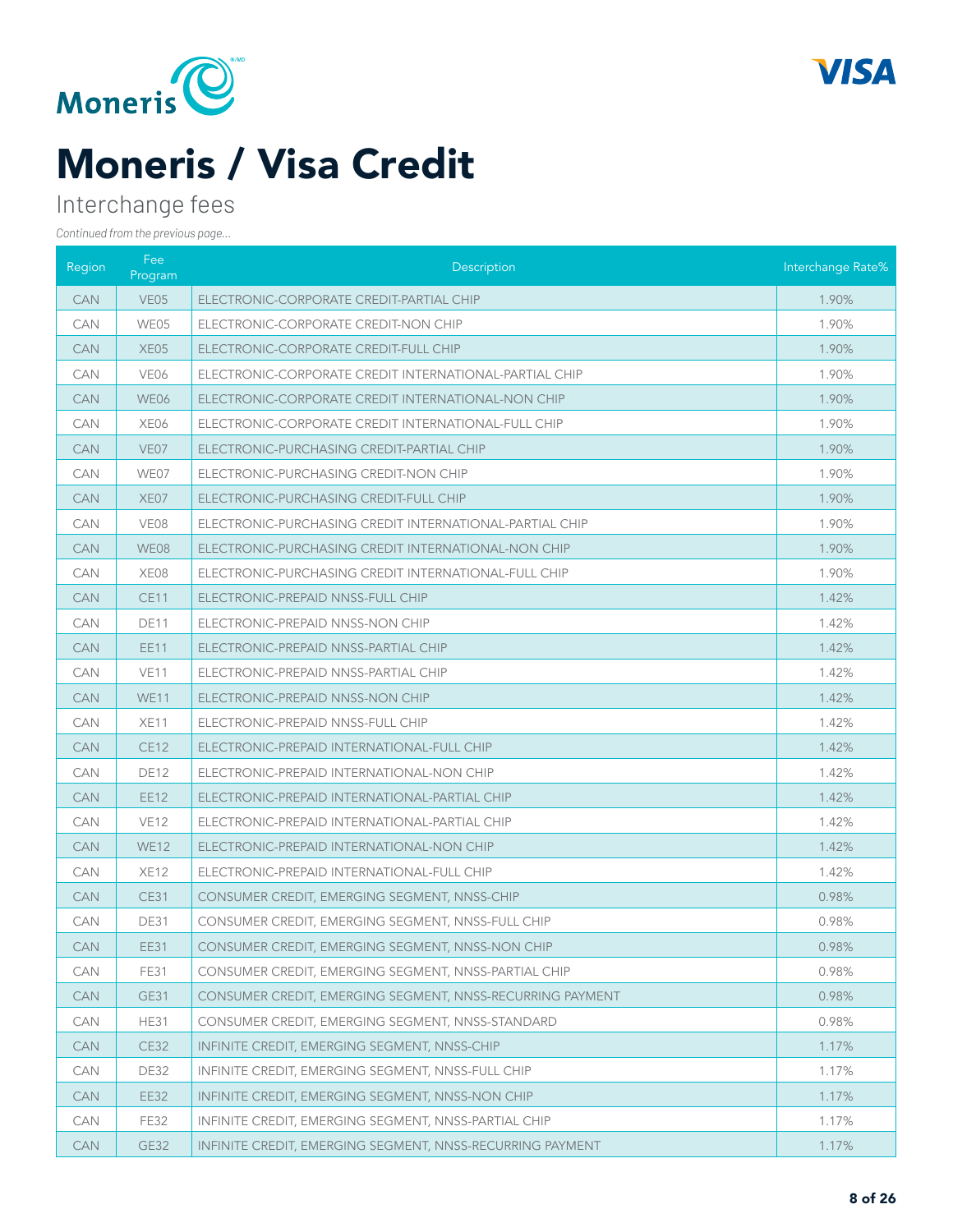



### Interchange fees

| Region     | Fee<br>Program | Description                                                                  | Interchange Rate% |
|------------|----------------|------------------------------------------------------------------------------|-------------------|
| <b>CAN</b> | <b>HE32</b>    | INFINITE CREDIT, EMERGING SEGMENT, NNSS-STANDARD                             | 1.17%             |
| <b>CAN</b> | <b>SE33</b>    | BUSINESS CREDIT, EMERGING SEGMENT, NNSS-STANDARD                             | 1.80%             |
| <b>CAN</b> | <b>TE33</b>    | BUSINESS CREDIT, EMERGING SEGMENT, NNSS-RECURRING PAYMENT                    | 1.80%             |
| <b>CAN</b> | <b>UE33</b>    | <b>BUSINESS CREDIT, EMERGING SEGMENT, NNSS-PARTIAL CHIP</b>                  | 1.80%             |
| <b>CAN</b> | VE33           | BUSINESS CREDIT, EMERGING SEGMENT, NNSS-NON CHIP                             | 1.80%             |
| <b>CAN</b> | <b>WE33</b>    | BUSINESS CREDIT, EMERGING SEGMENT, NNSS-FULL CHIP                            | 1.80%             |
| <b>CAN</b> | XE33           | <b>BUSINESS CREDIT, EMERGING SEGMENT, NNSS-CHIP</b>                          | 1.80%             |
| <b>CAN</b> | <b>CE41</b>    | CONSUMER CREDIT, EMERGING SEGMENT, INTERNATIONALLY-SETTLED-CHIP              | 0.98%             |
| <b>CAN</b> | <b>DE41</b>    | CONSUMER CREDIT, EMERGING SEGMENT, INTERNATIONALLY-SETTLED-FULL CHIP         | 0.98%             |
| <b>CAN</b> | <b>EE41</b>    | CONSUMER CREDIT, EMERGING SEGMENT, INTERNATIONALLY-SETTLED-NON CHIP          | 0.98%             |
| <b>CAN</b> | FE41           | CONSUMER CREDIT, EMERGING SEGMENT, INTERNATIONALLY-SETTLED-PARTIAL CHIP      | 0.98%             |
| <b>CAN</b> | <b>GE41</b>    | CONSUMER CREDIT, EMERGING SEGMENT, INTERNATIONALLY-SETTLED-RECURRING PAYMENT | 0.98%             |
| <b>CAN</b> | <b>HE41</b>    | CONSUMER CREDIT, EMERGING SEGMENT, INTERNATIONALLY-SETTLED-STANDARD          | 0.98%             |
| <b>CAN</b> | <b>CE42</b>    | INFINITE CREDIT, EMERGING SEGMENT, INTERNATIONALLY-SETTLED-CHIP              | 1.17%             |
| <b>CAN</b> | <b>DE42</b>    | INFINITE CREDIT, EMERGING SEGMENT, INTERNATIONALLY-SETTLED-FULL CHIP         | 1.17%             |
| <b>CAN</b> | <b>EE42</b>    | INFINITE CREDIT, EMERGING SEGMENT, INTERNATIONALLY-SETTLED-NON CHIP          | 1.17%             |
| <b>CAN</b> | <b>FE42</b>    | INFINITE CREDIT, EMERGING SEGMENT, INTERNATIONALLY-SETTLED-PARTIAL CHIP      | 1.17%             |
| <b>CAN</b> | <b>GE42</b>    | INFINITE CREDIT, EMERGING SEGMENT, INTERNATIONALLY-SETTLED-RECURRING PAYMENT | 1.17%             |
| <b>CAN</b> | <b>HE42</b>    | INFINITE CREDIT, EMERGING SEGMENT, INTERNATIONALLY-SETTLED-STANDARD          | 1.17%             |
| <b>CAN</b> | <b>SE43</b>    | <b>BUSINESS CREDIT, EMERGING SEGMENT, INTERNATIONALLY-SETTLED-STANDARD</b>   | 1.80%             |
| <b>CAN</b> | <b>TE43</b>    | BUSINESS CREDIT, EMERGING SEGMENT, INTERNATIONALLY-SETTLED-RECURRING PAYMENT | 1.80%             |
| <b>CAN</b> | <b>UE43</b>    | BUSINESS CREDIT, EMERGING SEGMENT, INTERNATIONALLY-SETTLED-PARTIAL CHIP      | 1.80%             |
| <b>CAN</b> | <b>VE43</b>    | <b>BUSINESS CREDIT, EMERGING SEGMENT, INTERNATIONALLY-SETTLED-NON CHIP</b>   | 1.80%             |
| <b>CAN</b> | WE43           | BUSINESS CREDIT, EMERGING SEGMENT, INTERNATIONALLY-SETTLED-FULL CHIP         | 1.80%             |
| <b>CAN</b> | XE43           | <b>BUSINESS CREDIT, EMERGING SEGMENT, INTERNATIONALLY-SETTLED NNSS-CHIP</b>  | 1.80%             |
| <b>CAN</b> | CE46           | <b>EMERGING-PREPAID ES NAT</b>                                               | 0.98%             |
| CAN        | <b>DE46</b>    | FULL CHIP ELECTRONIC EMERG                                                   | 0.98%             |
| <b>CAN</b> | EE46           | NON CHIP ELEC EMER SEGMENT                                                   | 0.98%             |
| <b>CAN</b> | <b>FE46</b>    | PARTIAL CHIP ELEC EMER SEG                                                   | 0.98%             |
| <b>CAN</b> | GE46           | RECURRING PAYMT EMER SEG T                                                   | 0.98%             |
| <b>CAN</b> | <b>HE46</b>    | STANDARD CON EMERGING SEG                                                    | 0.98%             |
| <b>CAN</b> | CE47           | CHIP CONSUMER EMERGING SEG                                                   | 0.98%             |
| <b>CAN</b> | DE47           | EMERGING-PREPAID ES INT                                                      | 0.98%             |
| <b>CAN</b> | <b>EE47</b>    | NON CHIP ELEC EMER SEGMENT                                                   | 0.98%             |
| <b>CAN</b> | FE47           | PARTIAL CHIP ELEC EMER SEG                                                   | 0.98%             |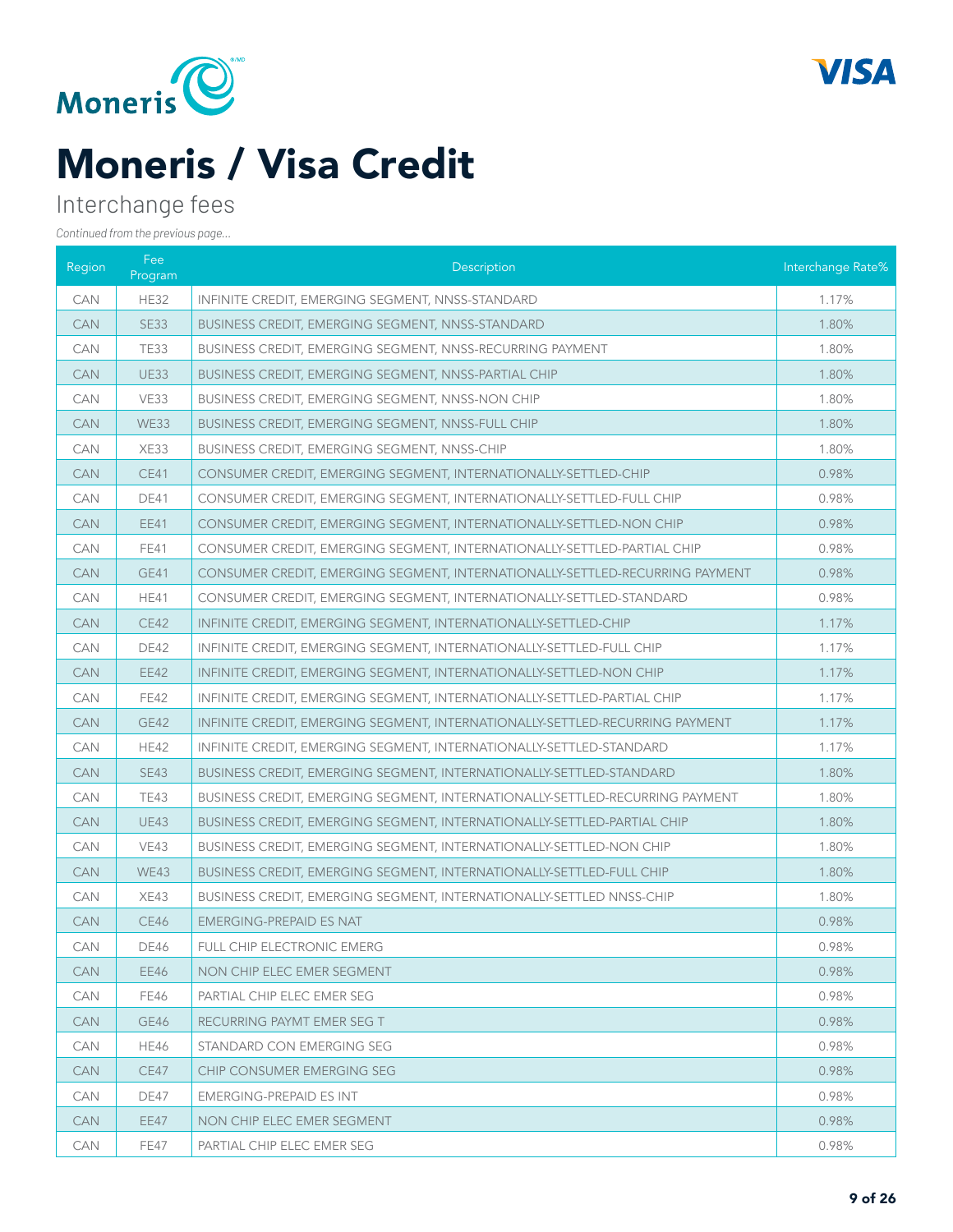



### Interchange fees

| Region     | Fee<br>Program   | Description                                                     | Interchange Rate% |
|------------|------------------|-----------------------------------------------------------------|-------------------|
| <b>CAN</b> | GE47             | RECURRING PAYMT EMER SEG T                                      | 0.98%             |
| CAN        | <b>HE47</b>      | STANDARD CON EMERGING SEG                                       | 0.98%             |
| <b>CAN</b> | <b>VE48</b>      | ELECTRONIC- COMMERCIAL PREPAID NAT                              | 1.90%             |
| CAN        | <b>WE48</b>      | NON CHIP ELECTRONIC COMMER                                      | 1.90%             |
| <b>CAN</b> | <b>XE48</b>      | FULL CHIP ELECTRONIC COMM                                       | 1.90%             |
| <b>CAN</b> | VE49             | PARTIAL CHIP ELECTRONIC CO                                      | 1.90%             |
| <b>CAN</b> | WE49             | ELECTRONIC- COMMERCIAL PREPAID INT                              | 1.90%             |
| CAN        | XE49             | FULL CHIP ELECTRONIC COMM                                       | 1.90%             |
| <b>CAN</b> | <b>SE50</b>      | STANDARD COMMERCIAL EMERGE                                      | 1.80%             |
| <b>CAN</b> | <b>TE50</b>      | RECUR PAY EMERGE COMMERCI                                       | 1.80%             |
| <b>CAN</b> | <b>UE50</b>      | PARTIAL CHIP ELECT EMER CO                                      | 1.80%             |
| <b>CAN</b> | <b>VE50</b>      | NON CHIP ELECT EMER COMMER                                      | 1.80%             |
| <b>CAN</b> | <b>WE50</b>      | FULL CHIP ELECT EMER SEGM                                       | 1.80%             |
| CAN        | <b>XE50</b>      | CHIP COMMERCIAL EMERGE SEG                                      | 1.80%             |
| <b>CAN</b> | <b>SE51</b>      | STANDARD COMMERCIAL EMERGE                                      | 1.80%             |
| <b>CAN</b> | <b>TE51</b>      | RECUR PAY EMERGE COMMERCI                                       | 1.80%             |
| <b>CAN</b> | <b>UE51</b>      | PARTIAL CHIP ELECT EMER CO                                      | 1.80%             |
| <b>CAN</b> | <b>VE51</b>      | NON CHIP ELECT EMER COMMER                                      | 1.80%             |
| <b>CAN</b> | <b>WE51</b>      | FULL CHIP ELECT EMER SEGM                                       | 1.80%             |
| CAN        | XE51             | CHIP COMMERCIAL EMERGE SEG                                      | 1.80%             |
| <b>CAN</b> | EED <sub>3</sub> | <b>B2B Enhanced Data Level 2-NNSS</b>                           | 1.60%             |
| <b>CAN</b> | CED4             | B2B Enhanced Data Level 2-internationally settled               | 1.60%             |
| <b>CAN</b> | VED <sub>5</sub> | <b>B2B Enhanced Data Level 3-NNSS</b>                           | 1.40%             |
| <b>CAN</b> | WED6             | B2B Enhanced Data Level 3-internationally settled               | 1.40%             |
| <b>CAN</b> | CF01             | STANDARD-INFINITE CREDIT NNSS-CHIP                              | 1.7%              |
| CAN        | DF01             | STANDARD-INFINITE CREDIT NNSS                                   | 1.7%              |
| <b>CAN</b> | CF02             | STANDARD-INFINITE CREDIT, INTERNATIONAL SETTLEMENT SERVICE-CHIP | 1.7%              |
| CAN        | DF <sub>02</sub> | STANDARD-INFINITE CREDIT, INTERNATIONAL SETTLEMENT SERVICE      | 1.7%              |
| CAN        | CF07             | ELECTRONIC-INFINITE CREDIT, NNSS-FULL CHIP                      | 1.57%             |
| CAN        | DF07             | ELECTRONIC-INFINITE CREDIT. NNSS-NON CHIP                       | 1.57%             |
| <b>CAN</b> | EF07             | ELECTRONIC-INFINITE CREDIT, NNSS-PARTIAL CHIP                   | 1.57%             |
| CAN        | CF08             | ELECTRONIC-INFINITE CREDIT INTERNATIONAL-FULL CHIP              | 1.57%             |
| <b>CAN</b> | DF08             | ELECTRONIC-INFINITE CREDIT INTERNATIONAL-NON CHIP               | 1.57%             |
| <b>CAN</b> | EF08             | ELECTRONIC-INFINITE CREDIT INTERNATIONAL-PARTIAL CHIP           | 1.57%             |
| <b>CAN</b> | CF11             | RECURRING PAYMENT-INFINITE CREDIT, NNSS                         | 1.53%             |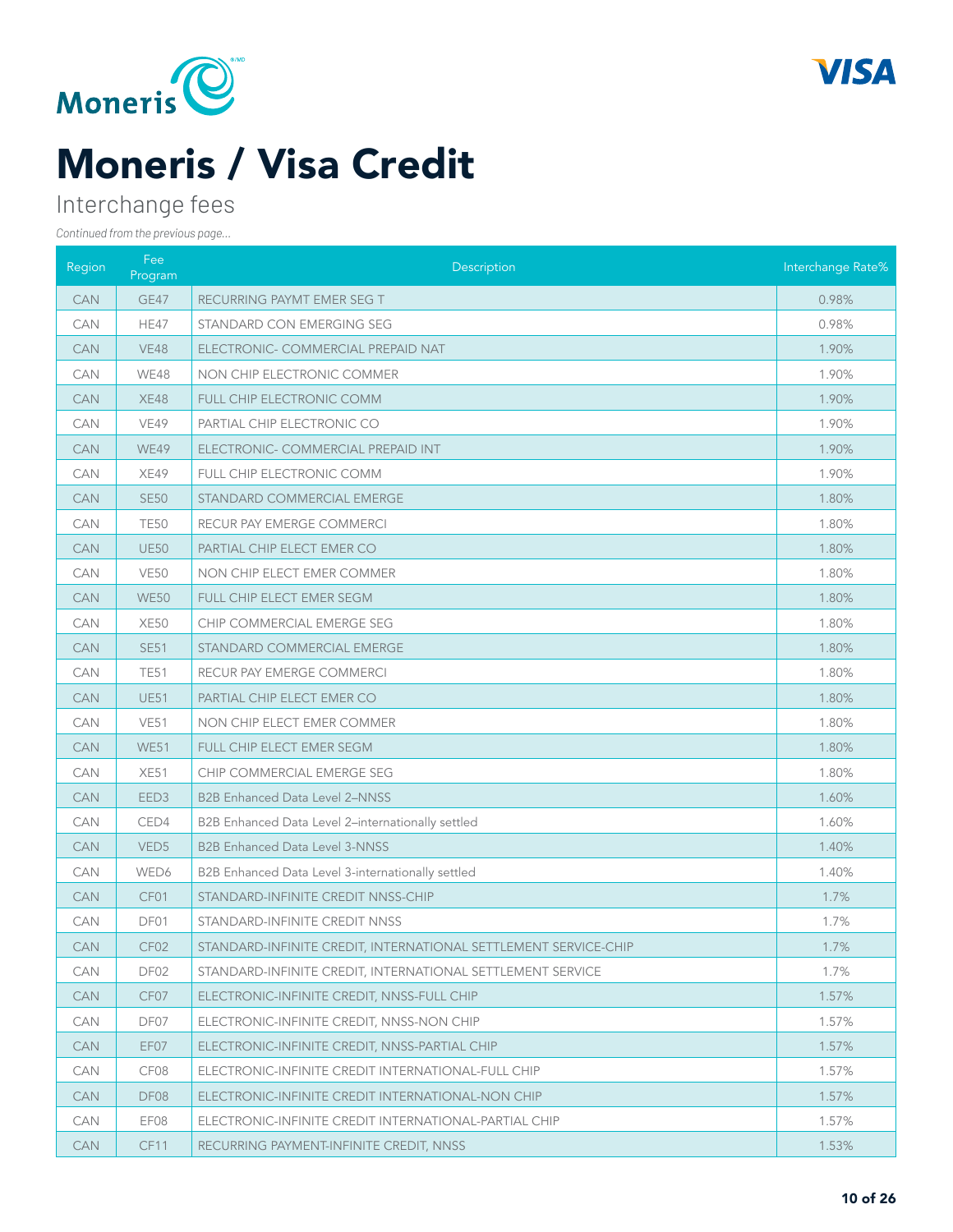



### Interchange fees

| Region     | Fee<br>Program   | Description                                                                | Interchange Rate% |
|------------|------------------|----------------------------------------------------------------------------|-------------------|
| CAN        | CF12             | RECURRING PAYMENT-INFINITE CREDIT, INTERNATIONALLY-SETTLED                 | 1.53%             |
| <b>CAN</b> | <b>CF13</b>      | INFINITE CREDIT, INDUSTRY 1, NNSS-FULL CHIP                                | 1.34%             |
| CAN        | <b>DF13</b>      | INFINITE CREDIT, INDUSTRY 1, NNSS-NON CHIP                                 | 1.34%             |
| CAN        | <b>EF13</b>      | INFINITE CREDIT, INDUSTRY 1, NNSS-PARTIAL CHIP                             | 1.34%             |
| CAN        | CF14             | INFINITE CREDIT, INDUSTRY 1, INTERNATIONAL SETTLEMENT SERVICE-FULL CHIP    | 1.34%             |
| <b>CAN</b> | <b>DF14</b>      | INFINITE CREDIT, INDUSTRY 1, INTERNATIONAL SETTLEMENT SERVICE-NON CHIP     | 1.34%             |
| <b>CAN</b> | EF14             | INFINITE CREDIT, INDUSTRY 1, INTERNATIONAL SETTLEMENT SERVICE-PARTIAL CHIP | 1.34%             |
| <b>CAN</b> | <b>CF21</b>      | INFINITE CREDIT, PERFORMANCE INCENTIVE TIER 1, INTERNATIONAL-FULL CHIP     | 1.49%             |
| CAN        | DF <sub>21</sub> | INFINITE CREDIT, PERFORMANCE INCENTIVE TIER 1, INTERNATIONAL-NON CHIP      | 1.49%             |
| CAN        | EF21             | INFINITE CREDIT, PERFORMANCE INCENTIVE TIER 1, INTERNATIONAL-PARTIAL CHIP  | 1.49%             |
| <b>CAN</b> | CF <sub>22</sub> | INFINITE CREDIT, PERFORMANCE INCENTIVE TIER 1, NNSS-FULL CHIP              | 1.49%             |
| <b>CAN</b> | <b>DF22</b>      | INFINITE CREDIT, PERFORMANCE INCENTIVE TIER 1, NNSS-NON CHIP               | 1.49%             |
| <b>CAN</b> | EF22             | INFINITE CREDIT, PERFORMANCE INCENTIVE TIER 1, NNSS-PARTIAL CHIP           | 1.49%             |
| <b>CAN</b> | <b>EF23</b>      | INFINITE CREDIT, PERFORMANCE INCENTIVE TIER 2 INTERNATIONAL-PARTIAL CHIP   | 1.54%             |
| CAN        | CF63             | Standard HNW, NNSS                                                         | 2.45%             |
| CAN        | <b>DF63</b>      | Standard HNW, NNSS                                                         | 2.45%             |
| <b>CAN</b> | CF64             | Standard HNW, Internationally-settled                                      | 2.45%             |
| <b>CAN</b> | <b>DF64</b>      | Standard HNW, Internationally-settled                                      | 2.45%             |
| <b>CAN</b> | CF65             | Electronic HNW, NNSS                                                       | 2.08%             |
| <b>CAN</b> | <b>DF65</b>      | Electronic HNW, NNSS                                                       | 2.08%             |
| CAN        | EF65             | Electronic HNW, NNSS                                                       | 2.08%             |
| CAN        | CF66             | Electronic HNW, Internationally-settled                                    | 2.08%             |
| <b>CAN</b> | <b>DF66</b>      | Electronic HNW, Internationally-settled                                    | 2.08%             |
| <b>CAN</b> | EF66             | Electronic HNW, Internationally-settled                                    | 2.08%             |
| <b>CAN</b> | CF67             | Performance Tier 1 - HNW, NNSS                                             | 1.95%             |
| <b>CAN</b> | <b>DF67</b>      | Performance Tier 1 - HNW, NNSS                                             | 1.95%             |
| CAN        | EF67             | Performance Tier 1 - HNW, NNSS                                             | 1.95%             |
| <b>CAN</b> | <b>CF68</b>      | Performance Tier 1 - HNW, Internationally-settled                          | 1.95%             |
| CAN        | <b>DF68</b>      | Performance Tier 1 - HNW, Internationally-settled                          | 1.95%             |
| <b>CAN</b> | EF68             | Performance Tier 1 - HNW, Internationally-settled                          | 1.95%             |
| CAN        | CF73             | Industry Rate 1 - HNW, NNSS                                                | 1.95%             |
| <b>CAN</b> | DF73             | Industry Rate 1 - HNW, NNSS                                                | 1.95%             |
| CAN        | EF73             | Industry Rate 1 - HNW, NNSS                                                | 1.95%             |
| CAN        | CF74             | Industry Rate 1 - HNW, Internationally Settled                             | 1.95%             |
| CAN        | DF74             | Industry Rate 1 - HNW, Internationally Settled                             | 1.95%             |
| CAN        | EF74             | Industry Rate 1 - HNW, Internationally Settled                             | 1.95%             |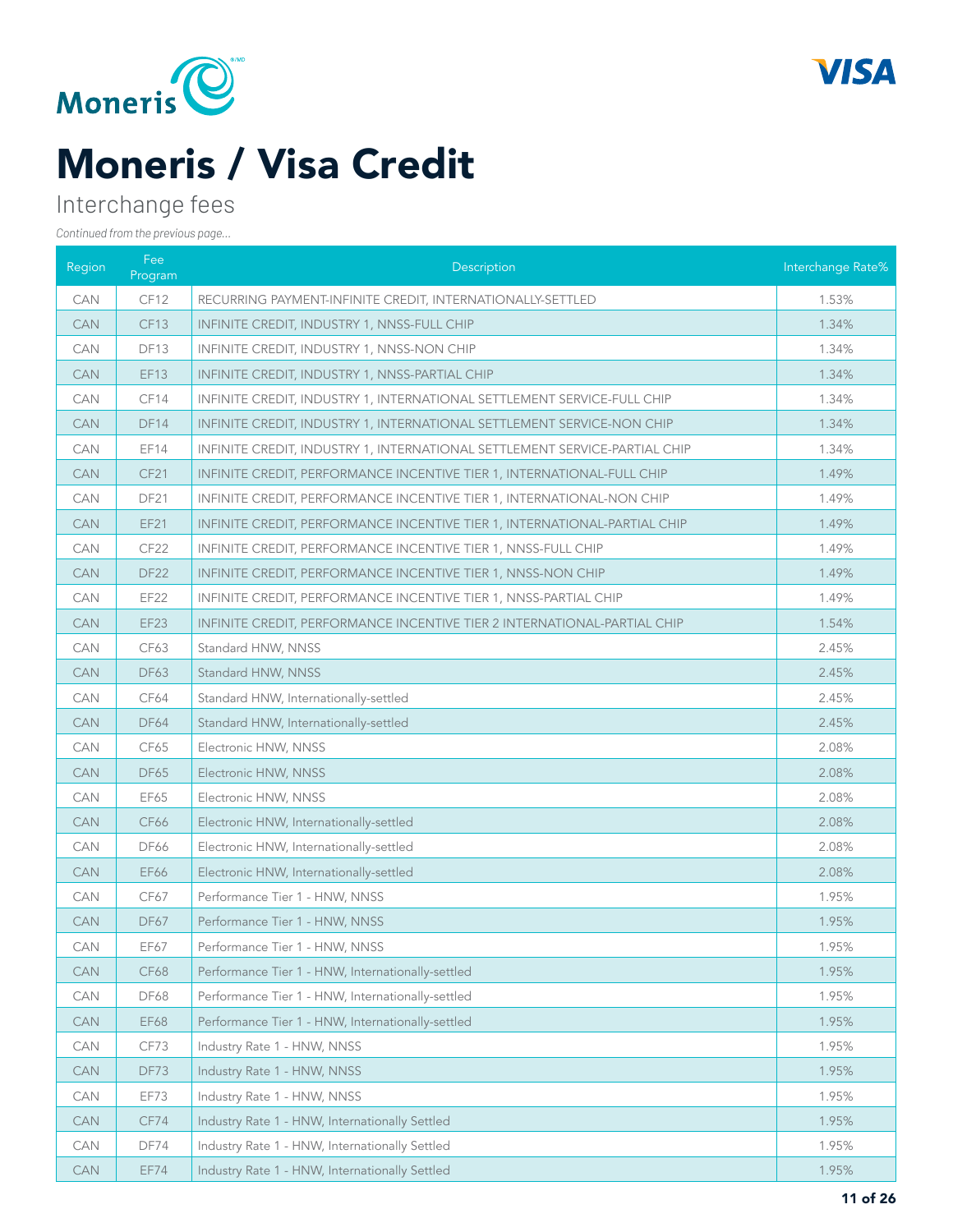

### Interchange fees

| Region     | Fee<br>Program   | Description                                       | Interchange Rate% |
|------------|------------------|---------------------------------------------------|-------------------|
| <b>CAN</b> | CF75             | Industry Rate 2 - HNW, NNSS                       | 1.95%             |
| CAN        | DF75             | Industry Rate 2 - HNW, NNSS                       | 1.95%             |
| <b>CAN</b> | EF75             | Industry Rate 2 - HNW, NNSS                       | 1.95%             |
| CAN        | CF76             | Industry Rate 2 - HNW, Internationally Settled    | 1.95%             |
| <b>CAN</b> | <b>CI31</b>      | Consumer Credit, NNSS                             | 1.10%             |
| CAN        | CI32             | Consumer Credit, international settlement         | 1.10%             |
| <b>CAN</b> | CF17             | Visa Infinite, NNSS                               | 1.20%             |
| CAN        | CF18             | Visa Infinite, international settlement           | 1.20%             |
| <b>CAN</b> | CF93             | Visa Infinite Privilege, NNSS                     | 1.95%             |
| CAN        | CF94             | Visa Infinite Privilege, international settlement | 1.95%             |
| <b>CAN</b> | CI33             | Visa Prepaid, NNSS                                | 1.36%             |
| CAN        | CI34             | Visa Prepaid, international settlement            | 1.36%             |
| <b>CAN</b> | <b>CI35</b>      | Consumer Credit, NNSS                             | 1.10%             |
| CAN        | CI36             | Consumer Credit, international settlement         | 1.10%             |
| <b>CAN</b> | CF19             | Visa Infinite, NNSS                               | 1.20%             |
| CAN        | CF <sub>20</sub> | Visa Infinite, international settlement           | 1.20%             |
| <b>CAN</b> | CF95             | Visa Infinite Privilege, NNSS                     | 1.95%             |
| CAN        | CF96             | Visa Infinite Privilege, international settlement | 1.95%             |
| <b>CAN</b> | <b>CI37</b>      | Visa Prepaid, NNSS                                | 1.36%             |
| CAN        | CI38             | Visa Prepaid, international settlement            | 1.36%             |
| <b>CAN</b> | <b>CC13</b>      | <b>Consumer Credit, NNSS</b>                      | 1.4%              |
| CAN        | CC14             | Consumer Credit, international settlement         | 1.4%              |
| <b>CAN</b> | CF <sub>27</sub> | Visa Infinite, NNSS                               | 1.65%             |
| CAN        | CF <sub>28</sub> | Visa Infinite, international settlement           | 1.65%             |
| <b>CAN</b> | CF97             | Visa Infinite Privilege, NNSS                     | 2.4%              |
| CAN        | CF98             | Visa Infinite Privilege, international settlement | 2.4%              |
| <b>CAN</b> | CC15             | Visa Prepaid, NNSS                                | 1.52%             |
| CAN        | CC16             | Visa Prepaid, international settlement            | 1.52%             |
| <b>INT</b> | X961             | Global B2B Virtual Payments                       | 2.00%             |
| CAN        | X961             | <b>GLOBAL B2B VIRTUAL PAYMENTS</b>                | 2.00%             |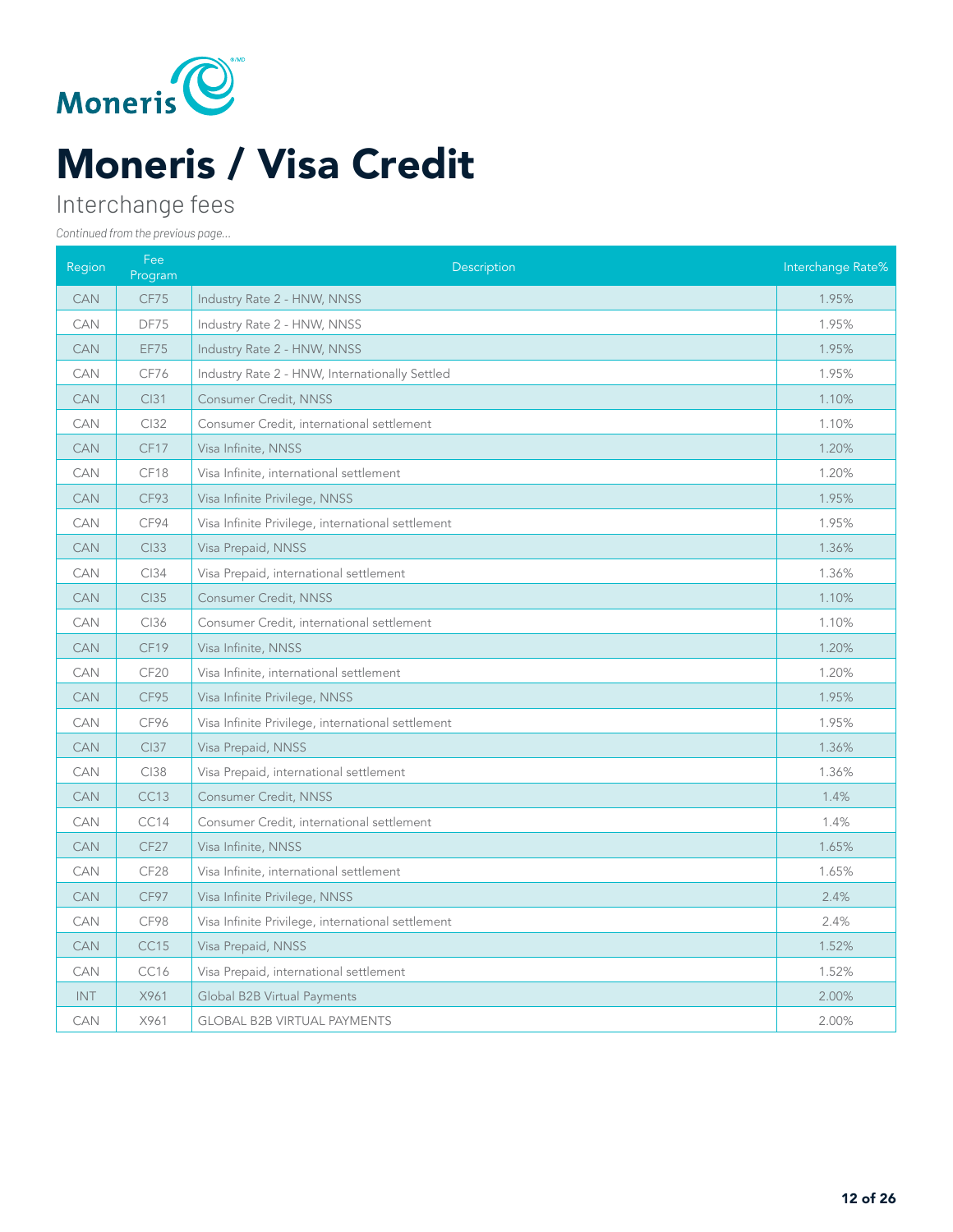



### Interchange fees

| Region     | Fee<br>Program   | Description                                  |       | Interchange Rate% Interchange Rate \$ |
|------------|------------------|----------------------------------------------|-------|---------------------------------------|
| <b>CAN</b> | CC08             | <b>CONSUMER PERFORMANCE-CNP-NNSS</b>         | 1.35% |                                       |
| <b>CAN</b> | CC09             | CONSUMER PERFORMANCE-CNP-ISS                 | 1.35% |                                       |
| <b>CAN</b> | CC <sub>06</sub> | <b>INFINITE PERFORMANCE-CNP-NNSS</b>         | 1.60% |                                       |
| <b>CAN</b> | CC07             | <b>INFINITE PERFORMANCE-CNP-ISS</b>          | 1.60% |                                       |
| <b>CAN</b> | <b>CF51</b>      | INFINITE PRIVILEGE PERFORMANCE-CNP-NNSS      | 2.35% |                                       |
| <b>CAN</b> | CF52             | INFINITE PRIVILEGE PERFORMANCE-CNP-ISS       | 2.35% |                                       |
| <b>CAN</b> | <b>HI29</b>      | <b>CONSUMER UTILITIES-NNSS</b>               |       | \$0.75                                |
| <b>CAN</b> | HI30             | <b>CONSUMER UTILITIES-ISS</b>                |       | \$0.75                                |
| CAN        | HF <sub>29</sub> | <b>INFINITE UTILITIES-NNSS</b>               |       | \$0.75                                |
| <b>CAN</b> | <b>HF30</b>      | <b>INFINITE UTILITIES-ISS</b>                |       | \$0.75                                |
| <b>CAN</b> | <b>HF55</b>      | INFINITE PRIVILEGE UTILITIES-NNSS            |       | \$0.75                                |
| <b>CAN</b> | <b>HF56</b>      | INFINITE PRIVILEGE UTILITIES-ISS             |       | \$0.75                                |
| <b>CAN</b> | <b>HE34</b>      | <b>CONSUMER EMERGING PREFFERED -NNSS</b>     | 0.80% |                                       |
| <b>CAN</b> | <b>HE35</b>      | CONSUMER EMERGING PREFFERED -ISS             | 0.80% |                                       |
| CAN        | <b>HE44</b>      | INFINITE EMERGING PREFFERED -NNSS            | $1\%$ |                                       |
| <b>CAN</b> | <b>HE45</b>      | INFINITE EMERGING PREFFERED -ISS             | 1%    |                                       |
| <b>CAN</b> | <b>HF53</b>      | INFINITE PRIVILEGE EMERGING PREFFERED -NNSS  | 1.95% |                                       |
| <b>CAN</b> | <b>HF54</b>      | INFINITE PRIVILEGE EMERGING PREFFERED -ISS   | 1.95% |                                       |
| <b>CAN</b> | CC17             | OCT-PERSON TO PERSON/ACCOUNT TO ACCOUNT-NNSS |       | \$0.10                                |
| CAN        | CC18             | OCT-PERSON TO PERSON/ACCOUNT TO ACCOUNT-ISS  |       | \$0.10                                |
| CAN        | CC19             | OCT-FUNDS/MERCHANT DISBURSEMENT-NNSS         |       | \$0.10                                |
| <b>CAN</b> | CC <sub>20</sub> | OCT-FUNDS/MERCHANT DISBURSEMENT-ISS          |       | \$0.10                                |
| <b>CAN</b> | CC21             | OCT-TOP UP PREPAID LOAD-NNSS                 |       | \$0.10                                |
| <b>CAN</b> | CC22             | OCT-TOP UP PREPAID LOAD-ISS                  |       | \$0.10                                |
| <b>CAN</b> | CC23             | OCT-ONLINE GAMBLING/WALLET TRANSFER-NNSS     |       | \$0.10                                |
| <b>CAN</b> | CC24             | OCT-ONLINE GAMBLING/WALLET TRANSFER-ISS      |       | \$0.10                                |
| <b>CAN</b> | CC25             | <b>OCT-LOYALTY AND OFFERS-NNSS</b>           |       | \$0.10                                |
| <b>CAN</b> | CC26             | OCT-LOYALTY AND OFFERS-ISS                   |       | \$0.10                                |
| <b>CAN</b> | CC27             | OCT-GOVERNMENT DISBURSEMENT-NNSS             |       | \$0.10                                |
| CAN        | CC28             | OCT-GOVERNMENT DISBURSEMENT-ISS              |       | \$0.10                                |
| <b>CAN</b> | CC <sub>29</sub> | OCT-B2B/MONEY TRANSFER BANK INITIATED-NNSS   |       | \$0.10                                |
| CAN        | CC30             | OCT-MONEY TRANSFER/OTHER-ISS                 |       | \$0.10                                |
| <b>CAN</b> | CC <sub>35</sub> | OCT, NNSS                                    |       | \$0.10                                |
| CAN        | CC36             | OCT, international settlement                |       | \$0.10                                |
| <b>CAN</b> | CC37             | OCT, NNSS                                    |       | \$0.10                                |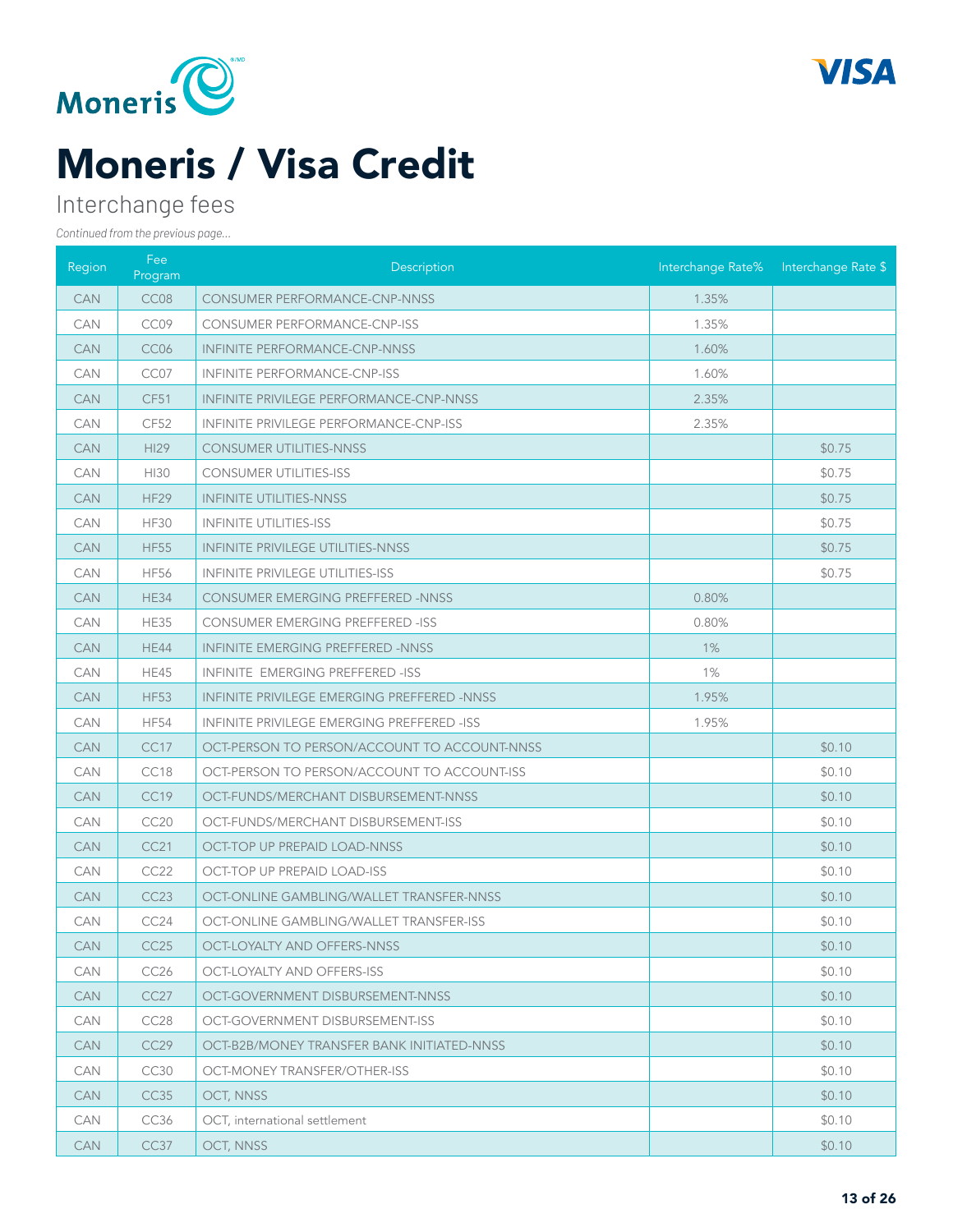



### Interchange fees

| Region     | Fee<br>Program   | Description                                       | Interchange Rate% | Interchange Rate \$ |
|------------|------------------|---------------------------------------------------|-------------------|---------------------|
| <b>CAN</b> | CC38             | OCT, international settlement                     |                   | \$0.10              |
| <b>CAN</b> | CC39             | OCT, NNSS                                         |                   | \$0.10              |
| <b>CAN</b> | CC40             | OCT, international settlement                     |                   | \$0.10              |
| <b>CAN</b> | CC41             | OCT, NNSS                                         |                   | \$0.10              |
| CAN        | CC42             | OCT, international settlement                     |                   | \$0.10              |
| <b>CAN</b> | CC43             | OCT, NNSS                                         |                   | \$0.10              |
| <b>CAN</b> | CC44             | OCT, international settlement                     |                   | \$0.10              |
| <b>CAN</b> | CC45             | <b>OCT-CLIENT TO CLIENT-NNSS</b>                  |                   | \$0.10              |
| <b>CAN</b> | CC46             | <b>OCT-CLIENT TO CLIENT-ISS</b>                   |                   | \$0.10              |
| <b>CAN</b> | CC47             | OCT- PROPRIETARY WITH PLUS-NNSS                   |                   | \$0.10              |
| <b>CAN</b> | CC48             | OCT- PROPRIETARY WITH PLUS-ISS                    |                   | \$0.10              |
| <b>CAN</b> | CFE3             | TKN Performance-Infinite Privilege, NNSS          | 2.3%              |                     |
| CAN        | CFE4             | TKN Performance-Infinite Privilege, intl-setId    | 2.3%              |                     |
| <b>CAN</b> | <b>CC57</b>      | TKN Performance-Infinite, NNSS                    | 1.55%             |                     |
| CAN        | CC58             | TKN Performance-Infinite, Internationally-settled | 1.55%             |                     |
| <b>CAN</b> | CC59             | TKN Performance-Consumer, NNSS                    | 1.3%              |                     |
| <b>CAN</b> | <b>CC60</b>      | TKN Performance Consumer, Internationally-settled | 1.3%              |                     |
| <b>CAN</b> | CFD9             | TKN Card-Not-Present-Infinite Privilege, NNSS     | 2.35%             |                     |
| <b>CAN</b> | CFD <sub>0</sub> | TKN CNP Infinite Privilege, INT-settled           | 2.35%             |                     |
| <b>CAN</b> | CFE1             | TKN CNP-Infinite, NNSS                            | 1.6%              |                     |
| CAN        | CFE2             | TKN CNP-Infinite, internationally-settled         | 1.6%              |                     |
| <b>CAN</b> | CC55             | TKN Card-Not-Present-Consumer, NNSS               | 1.35%             |                     |
| <b>CAN</b> | CC56             | TKN CNP-Consumer, internationally-settled         | 1.35%             |                     |
| <b>CAN</b> | CFD <sub>5</sub> | TKN Recurring Payment-Infinite Privilege, NNSS    | 1.9%              |                     |
| <b>CAN</b> | CFD6             | TKN Recurring Payment-Infinite Prvlg, INT-settled | 1.9%              |                     |
| <b>CAN</b> | CFD7             | TKN Recurring Payment-Infinite, NNSS              | 1.48%             |                     |
| <b>CAN</b> | CFD8             | TKN Recurring Payment-Infinite, INT-settled       | 1.48%             |                     |
| <b>CAN</b> | <b>CB37</b>      | TKN Recurring Payment-Consumer, NNSS              | 1.2%              |                     |
| <b>CAN</b> | CB38             | TKN Recurring Payment-Consumer, INT-settled       | 1.2%              |                     |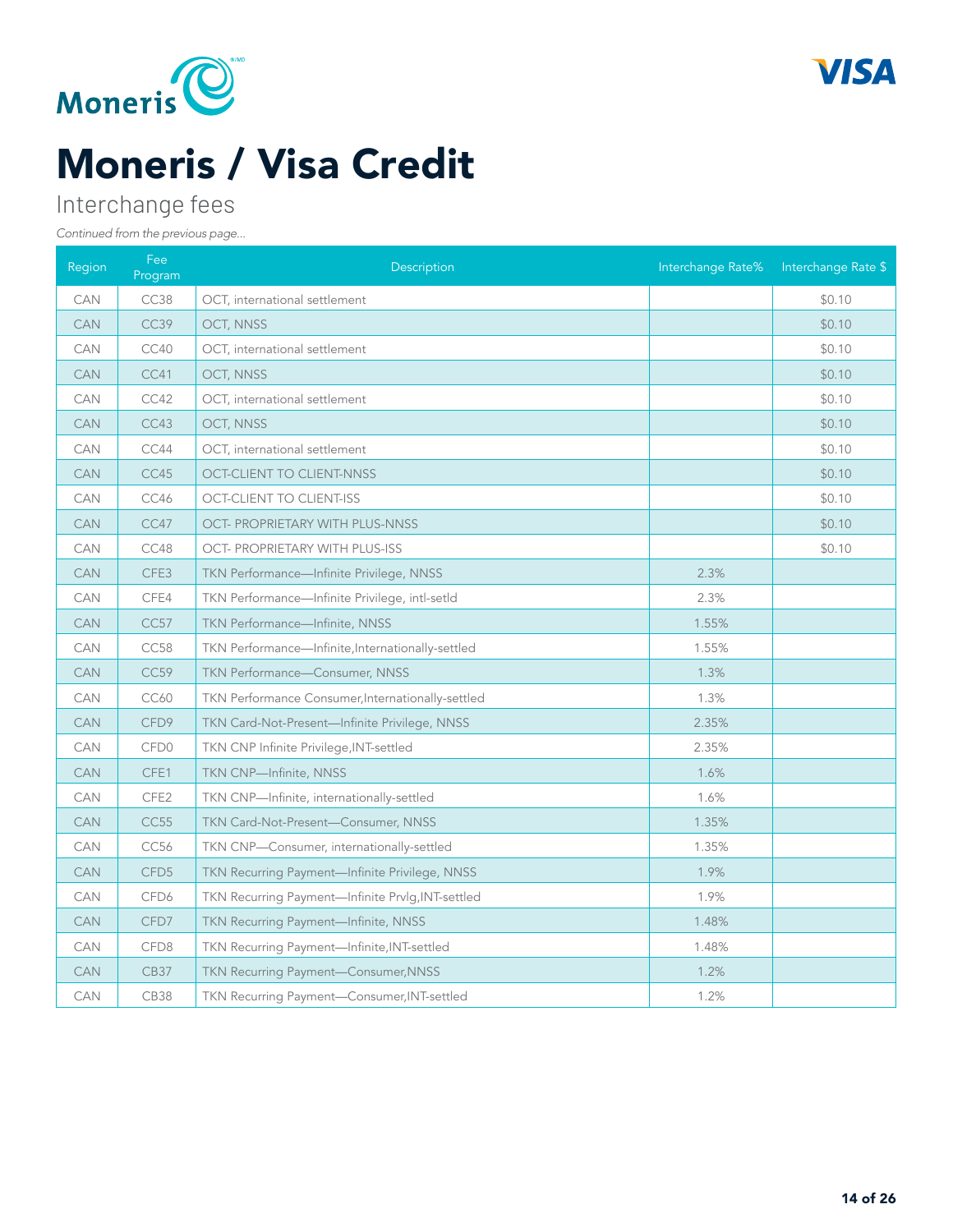



### Moneris / Visa Debit

Assessment fees

| Applicable to |        | Fee Description         | Assessment % | Assessment \$ |
|---------------|--------|-------------------------|--------------|---------------|
| Purchase      | Refund |                         |              |               |
|               |        | VISA DEBIT - ASSESSMENT | $0.09\%$     |               |

### Interchange fees

| Region     | Fee<br>Program   | Description                                                           | Interchange % | Interchange \$ |
|------------|------------------|-----------------------------------------------------------------------|---------------|----------------|
| CAN        | Cl41             | DEBIT INDUSTRY 1 NNSS-FULL CHIP                                       | 0.15%         | \$0.050        |
| CAN        | DI41             | DEBIT INDUSTRY 1 NNSS-PARTIAL CHIP                                    | 0.15%         | \$0.050        |
| <b>CAN</b> | WI41             | DEBIT INDUSTRY 1 NNSS-PARTIAL CHIP                                    | 0.15%         | \$0.050        |
| CAN        | XI41             | <b>DEBIT INDUSTRY 1 NNSS-FULL CHIP</b>                                | 0.15%         | \$0.050        |
| <b>CAN</b> | C <sub>142</sub> | <b>DEBIT INDUSTRY 1 INTERNATIONAL-FULL CHIP</b>                       | 0.15%         | \$0.050        |
| CAN        | DI42             | DEBIT INDUSTRY 1 INTERNATIONAL-PARTIAL CHIP                           | 0.15%         | \$0.050        |
| <b>CAN</b> | <b>WI42</b>      | DEBIT INDUSTRY 1 INTERNATIONAL-PARTIAL CHIP                           | 0.15%         | \$0.050        |
| CAN        | XI42             | DEBIT INDUSTRY 1 INTERNATIONAL-FULL CHIP                              | 0.15%         | \$0.050        |
| <b>CAN</b> | CI43             | CHIP-DEBIT INDUSTRY 2 NNSS-FULL CHIP                                  | 0.15%         | \$0.050        |
| CAN        | DI43             | CHIP-DEBIT INDUSTRY 2 NNSS-PARTIAL CHIP                               | 0.15%         | \$0.050        |
| <b>CAN</b> | WI43             | CHIP-DEBIT INDUSTRY 2 NNSS-PARTIAL CHIP                               | 0.15%         | \$0.050        |
| CAN        | XI43             | CHIP-DEBIT INDUSTRY 2 NNSS-FULL CHIP                                  | 0.15%         | \$0.050        |
| <b>CAN</b> | C <sub>144</sub> | DEBIT INDUSTRY 2 INTERNATIONAL-FULL CHIP                              | 0.15%         | \$0.050        |
| CAN        | DI44             | DEBIT INDUSTRY 2 INTERNATIONAL-PARTIAL CHIP                           | 0.15%         | \$0.050        |
| <b>CAN</b> | <b>WI44</b>      | DEBIT INDUSTRY 2 INTERNATIONAL-PARTIAL CHIP                           | 0.15%         | \$0.050        |
| CAN        | XI44             | DEBIT INDUSTRY 2 INTERNATIONAL-FULL CHIP                              | 0.15%         | \$0.050        |
| <b>CAN</b> | <b>CP61</b>      | DEBIT PERFORMANCE INCENTIVE TIER 1, NNSS-FULL CHIP                    | 0.15%         | \$0.050        |
| CAN        | <b>DP61</b>      | DEBIT PERFORMANCE INCENTIVE TIER 1, NNSS-PARTIAL CHIP                 | 0.15%         | \$0.050        |
| <b>CAN</b> | <b>WP61</b>      | DEBIT PERFORMANCE INCENTIVE TIER 1, NNSS-PARTIAL CHIP                 | 0.15%         | \$0.050        |
| CAN        | <b>XP61</b>      | DEBIT PERFORMANCE INCENTIVE TIER 1, NNSS-FULL CHIP                    | 0.15%         | \$0.050        |
| <b>CAN</b> | <b>CP62</b>      | DEBIT PERFORMANCE INCENTIVE TIER 1, INTERNATIONAL-FULL CHIP           | 0.15%         | \$0.050        |
| <b>CAN</b> | <b>DP62</b>      | DEBIT PERFORMANCE INCENTIVE TIER 1, INTERNATIONAL-PARTIAL CHIP        | 0.15%         | \$0.050        |
| <b>CAN</b> | <b>WP62</b>      | <b>DEBIT PERFORMANCE INCENTIVE TIER 1, INTERNATIONAL-PARTIAL CHIP</b> | 0.15%         | \$0.050        |
| CAN        | <b>XP62</b>      | DEBIT PERFORMANCE INCENTIVE TIER 1, INTERNATIONAL-FULL CHIP           | 0.15%         | \$0.050        |
| <b>CAN</b> | CS09             | STANDARD-DEBIT CARD, NNSS                                             | 1.15%         | $S-$           |
| CAN        | XS09             | STANDARD-DEBIT CARD, NNSS                                             | 1.15%         | $S-$           |
| <b>CAN</b> | <b>CS11</b>      | STANDARD-DEBIT CARD INT'L SETTLEMENT SERVICES                         | 1.15%         | $S-$           |
| CAN        | <b>XS11</b>      | STANDARD-DEBIT CARD INT'L SETTLEMENT SERVICES                         | 1.15%         | $S-$           |
| <b>CAN</b> | CB09             | RECURRING PAYMENT-DEBIT, NNSS                                         | 0.60%         | $S-$           |
| CAN        | XB09             | RECURRING PAYMENT-DEBIT, NNSS                                         | 0.60%         | $\mathbb{S}^-$ |
| <b>CAN</b> | <b>CB10</b>      | RECURRING PAYMENT-DEBIT INTERNATIONALLY-SETTLED                       | 0.60%         | $S-$           |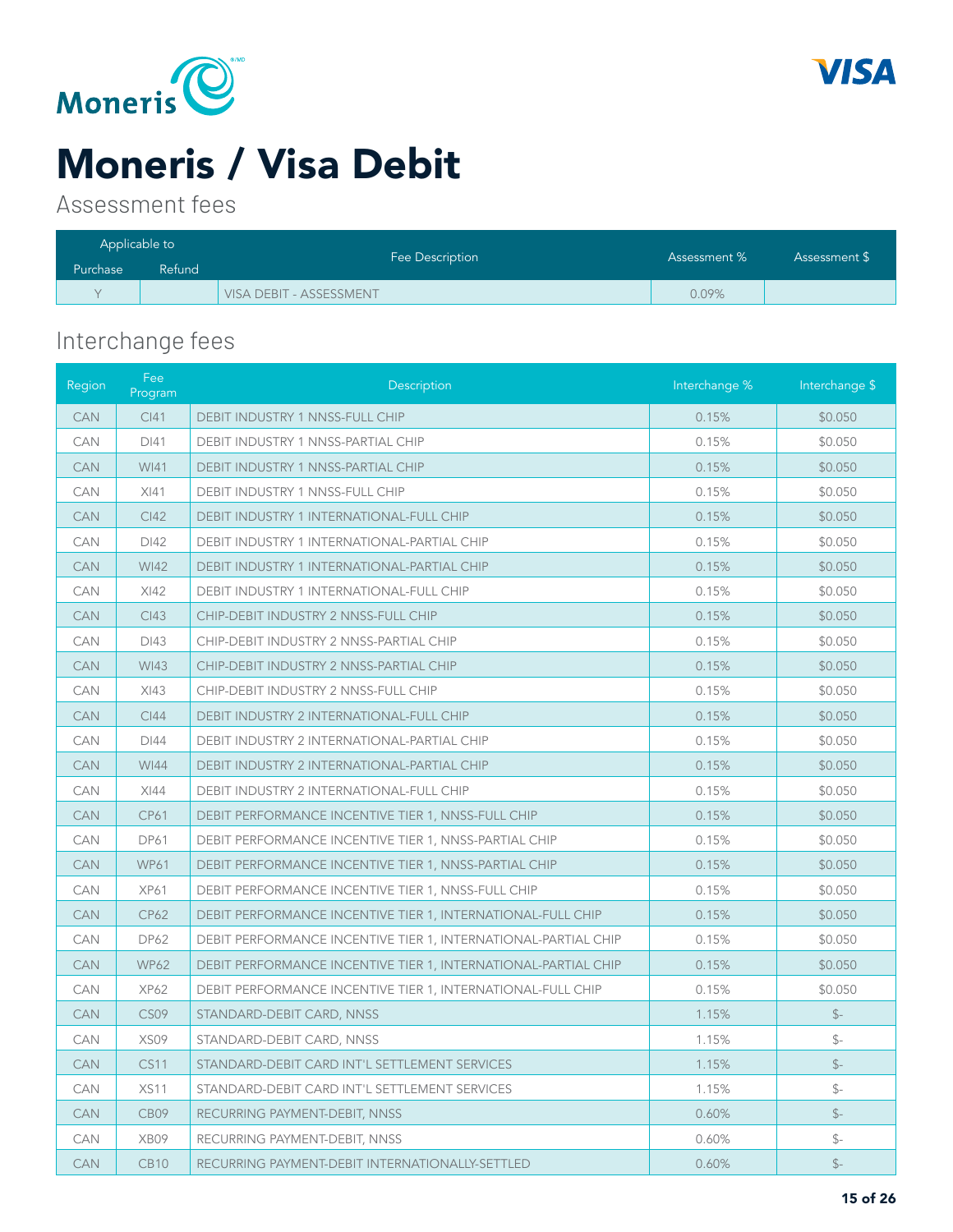



### Moneris / Visa Debit

### Interchange fees

| Region     | Fee<br>Program | Description                                                                  | Interchange % | Interchange \$ |
|------------|----------------|------------------------------------------------------------------------------|---------------|----------------|
| <b>CAN</b> | <b>XB10</b>    | RECURRING PAYMENT-DEBIT INTERNATIONALLY-SETTLED                              | 0.60%         | $S-$           |
| <b>CAN</b> | <b>CE21</b>    | ELECTRONIC-DEBIT NNSS-FULL CHIP                                              | 0.25%         | \$0.050        |
| <b>CAN</b> | <b>DE21</b>    | ELECTRONIC-DEBIT NNSS-PARTIAL CHIP                                           | 0.25%         | \$0.050        |
| <b>CAN</b> | <b>WE21</b>    | ELECTRONIC-DEBIT NNSS-PARTIAL CHIP                                           | 0.25%         | \$0.050        |
| CAN        | <b>XE21</b>    | ELECTRONIC-DEBIT NNSS-FULL CHIP                                              | 0.25%         | \$0.050        |
| <b>CAN</b> | <b>CE22</b>    | ELECTRONIC-DEBIT INTERNATIONAL-FULL CHIP                                     | 0.25%         | \$0.050        |
| <b>CAN</b> | <b>DE22</b>    | ELECTRONIC-DEBIT INTERNATIONAL-PARTIAL CHIP                                  | 0.25%         | \$0.050        |
| <b>CAN</b> | <b>WE22</b>    | ELECTRONIC-DEBIT INTERNATIONAL-PARTIAL CHIP                                  | 0.25%         | \$0.050        |
| <b>CAN</b> | <b>XE22</b>    | ELECTRONIC-DEBIT INTERNATIONAL-FULL CHIP                                     | 0.25%         | \$0.050        |
| <b>CAN</b> | <b>CE30</b>    | DEBIT, EMERGING SEGMENT, NNSS-CHIP                                           | 0.30%         | $S-$           |
| <b>CAN</b> | DE30           | DEBIT, EMERGING SEGMENT, NNSS-FULL CHIP                                      | 0.30%         | $S-$           |
| <b>CAN</b> | <b>EE30</b>    | DEBIT, EMERGING SEGMENT, NNSS-PARTIAL CHIP                                   | 0.30%         | $S-$           |
| <b>CAN</b> | <b>FE30</b>    | DEBIT, EMERGING SEGMENT, NNSS-RECURRING PAYMENT                              | 0.30%         | $S-$           |
| <b>CAN</b> | <b>GE30</b>    | DEBIT, EMERGING SEGMENT, NNSS-STANDARD                                       | 0.30%         | $S-$           |
| <b>CAN</b> | <b>HE30</b>    | STANDARD CON EMERGING SEG 28B                                                | 0.30%         | $\mathbb{S}^-$ |
| <b>CAN</b> | <b>TE30</b>    | DEBIT, EMERGING SEGMENT, NNSS-STANDARD                                       | 0.30%         | $S-$           |
| <b>CAN</b> | <b>UE30</b>    | DEBIT, EMERGING SEGMENT, NNSS-RECURRING PAYMENT                              | 0.30%         | $S-$           |
| <b>CAN</b> | <b>VE30</b>    | DEBIT, EMERGING SEGMENT, NNSS-PARTIAL CHIP                                   | 0.30%         | $S-$           |
| <b>CAN</b> | <b>WE30</b>    | DEBIT, EMERGING SEGMENT, NNSS-FULL CHIP                                      | 0.30%         | $S-$           |
| <b>CAN</b> | <b>XE30</b>    | DEBIT, EMERGING SEGMENT, NNSS-CHIP                                           | 0.30%         | $S-$           |
| <b>CAN</b> | CE40           | DEBIT, EMERGING SEGMENT, INTERNATIONALLY-SETTLED-CHIP                        | 0.30%         | $\mathbb{S}^-$ |
| <b>CAN</b> | <b>DE40</b>    | DEBIT, EMERGING SEGMENT, INTERNATIONALLY-SETTLED-FULL CHIP                   | 0.30%         | $S-$           |
| <b>CAN</b> | EE40           | DEBIT, EMERGING SEGMENT, INTERNATIONALLY-SETTLED-PARTIAL CHIP                | 0.30%         | $S-$           |
| <b>CAN</b> | <b>FE40</b>    | DEBIT, EMERGING SEGMENT, INTERNATIONALLY-SETTLED-RECURRING<br><b>PAYMENT</b> | 0.30%         | $S-$           |
| <b>CAN</b> | GE40           | DEBIT, EMERGING SEGMENT, INTERNATIONALLY-SETTLED-STANDARD                    | 0.30%         | $S-$           |
| <b>CAN</b> | <b>HE40</b>    | DEBIT, EMERGING SEGMENT, INTERNATIONALLY-SETTLED-STANDARD                    | 0.30%         | $S-$           |
| <b>CAN</b> | <b>TE40</b>    | DEBIT, EMERGING SEGMENT, INTERNATIONALLY-SETTLED-STANDARD                    | 0.30%         | $S-$           |
| CAN        | <b>UE40</b>    | DEBIT, EMERGING SEGMENT, INTERNATIONALLY-SETTLED-RECURRING<br><b>PAYMENT</b> | 0.30%         | $S-$           |
| <b>CAN</b> | <b>VE40</b>    | DEBIT, EMERGING SEGMENT, INTERNATIONALLY-SETTLED PARTIAL CHIP                | 0.30%         | $S-$           |
| <b>CAN</b> | <b>WE40</b>    | DEBIT, EMERGING SEGMENT, INTERNATIONALLY-SETTLED-FULL CHIP                   | 0.30%         | $S-$           |
| <b>CAN</b> | XE40           | DEBIT, EMERGING SEGMENT, INTERNATIONALLY-SETTLED-CHIP                        | 0.30%         | $\mathbb{S}^-$ |
| <b>CAN</b> | HI39           | UTILITIES -NNSS - DEBIT                                                      |               | \$0.100        |
| <b>CAN</b> | HI40           | UTILITIES - ISS - DEBIT                                                      |               | \$0.100        |
| <b>CAN</b> | <b>HE52</b>    | EMERGING SEGMENT PREFFERED - NNSS-DEBIT                                      |               | \$1.000        |
| CAN        | <b>HE53</b>    | EMERGING SEGMENT PREFFERED - ISS-DEBIT                                       |               | \$1.000        |
| <b>CAN</b> | X139           | UTILITIES -NNSS - DEBIT                                                      |               | \$0.100        |
| CAN        | $X$   40       | UTILITIES - ISS - DEBIT                                                      |               | \$0.100        |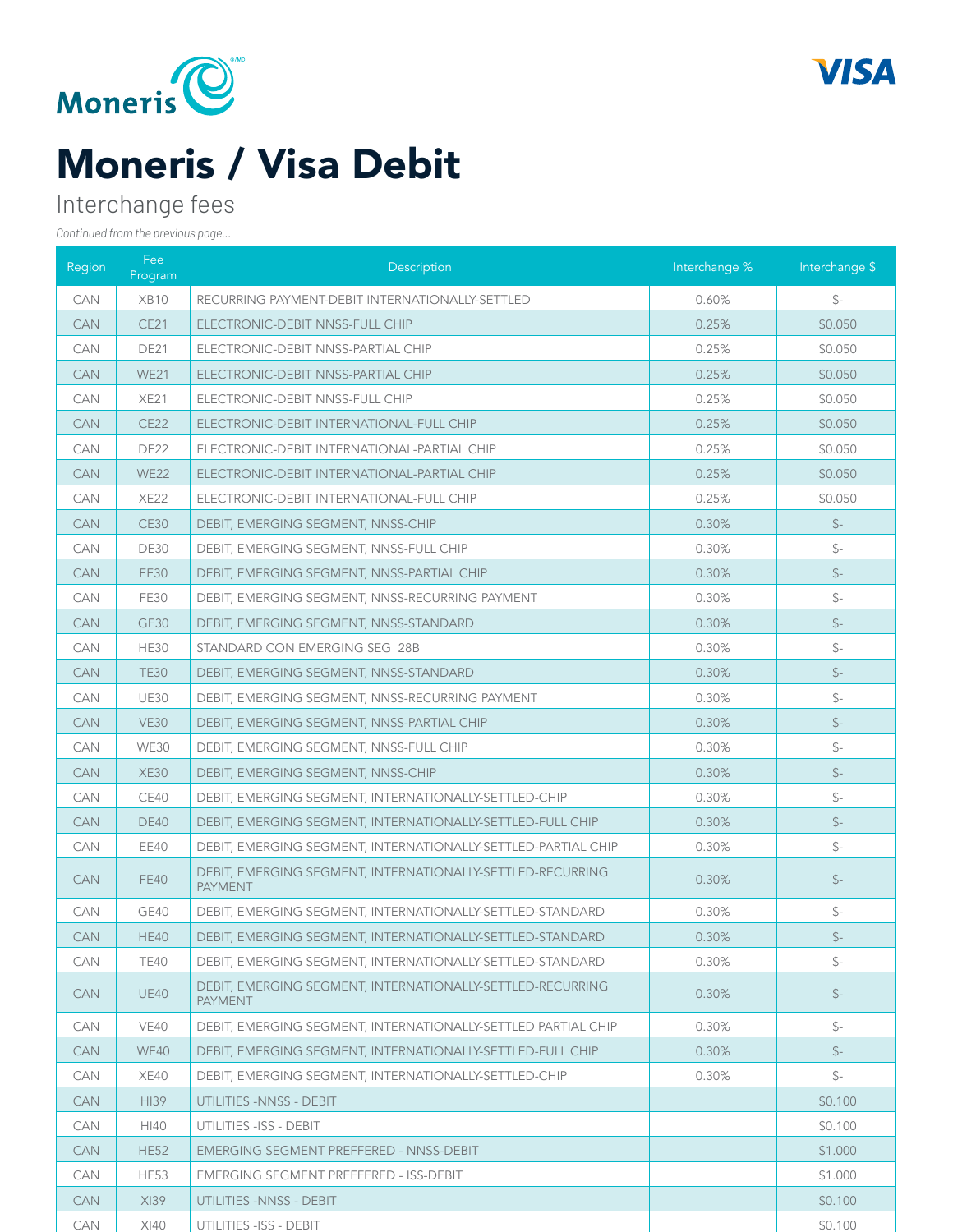



### Moneris / Mastercard Credit

#### Assessment fees

| Applicable to |         |                                                        | Assessment % | Assessment \$ |
|---------------|---------|--------------------------------------------------------|--------------|---------------|
| Purchase      | Refund  | Fee Description                                        |              |               |
| V             | $\star$ | MC - ASSESSMENT                                        | 0.08%        |               |
| Y             | Υ       | MC - FOREIGN ASSESSMENT                                | 0.60%        |               |
| V.            | Y       | MC - FOREIGN ASSESSMENT (Transaction currency Non-CAD) | 1.00%        |               |
| V             | Υ       | MC - GLOBAL WHOLESALE TRAVEL TRANSACTION B2B           | 0.60%        |               |
| Y             | $\star$ | MC - UTILITIES ASSESSMENT                              |              | $$0.02*$      |
| V             | V       | MC - DIGITAL COMMERCE DEVELOPMENT                      | 0.02%        |               |
| Y.            | Y       | MC-HUMANITARIN PROGRAM ASSESSMENT                      | 0.25%        |               |
| $\checkmark$  |         | MC-FREIGHT PROGRAM ASSESSMENT                          | 0.50%        |               |

#### Interchange Fees

| Region     | Fee<br>Program   | Description                                      | Interchange % | Interchange \$ |
|------------|------------------|--------------------------------------------------|---------------|----------------|
| <b>CAN</b> | X17              | <b>INTRACOUNTRY COMM SMALL MED</b>               | 2%            |                |
| CAN        | X18              | <b>INTRACOUNTRY COMM WORLD ELITE</b>             | 2.25%         |                |
| <b>CAN</b> | C <sub>6</sub> A | <b>INTRACOUNTRY CONSUMER CONTACTLESS</b>         | 0.87%         |                |
| CAN        | C7A              | <b>INTRACOUNTRY CONSUMER STANDARD</b>            | 1.96%         |                |
| <b>CAN</b> | <b>CBC</b>       | <b>INTRACOUNTRY CONS CARD PRESENT EMV</b>        | 0.92%         |                |
| <b>CAN</b> | <b>CCD</b>       | <b>INTRACOUNTRY CONS CHARITY</b>                 | 0.92%         |                |
| <b>CAN</b> | <b>CEN</b>       | <b>INTRACOUNTRY CONS DIGITAL COMMERCE</b>        | 1.67%         |                |
| CAN        | <b>CMJ</b>       | <b>INTRACOUNTRY CONS UNSECURE CP</b>             | 1.22%         |                |
| <b>CAN</b> | <b>CRA</b>       | <b>INTRACOUNTRY CONS CP REFUND</b>               | 0.55%         |                |
| <b>CAN</b> | CRE              | <b>INTRACOUNTRY CONS CNP REFUND</b>              | 1.06%         |                |
| <b>CAN</b> | <b>CSA</b>       | <b>INTRACOUNTRY CONSUMER SECURECODE/3DS</b>      | 1.5%          |                |
| <b>CAN</b> | <b>CUA</b>       | <b>CONSUMER CORE UTILITIES</b>                   |               | \$0.10         |
| <b>CAN</b> | C6B              | <b>INTRACOUNTRY CONS WORLD CONTACTLESS</b>       | 1.16%         |                |
| <b>CAN</b> | C7B              | <b>INTRACOUNTRY CONS WORLD STANDARD</b>          | 2.19%         |                |
| <b>CAN</b> | CBD              | <b>INTRACOUNTRY CONS WORLD CARD PRESENT EMV</b>  | 1.22%         |                |
| <b>CAN</b> | <b>CCE</b>       | <b>INTRACOUNTRY WORLD CHARITY</b>                | 1.22%         |                |
| <b>CAN</b> | <b>CEO</b>       | <b>INTRACOUNTRY CONS WORLD DIGITAL COMMERCE</b>  | 1.90%         |                |
| <b>CAN</b> | <b>CMK</b>       | INTRACOUNTRY CONS WORLD UNSECURE CP              | 1.52%         |                |
| <b>CAN</b> | <b>CRB</b>       | <b>INTRACOUNTRY CONS WORLD CP REFUND</b>         | 0.73%         |                |
| <b>CAN</b> | CRF              | INTRACOUNTRY CONS WORLD CNP REFUND               | 1.2%          |                |
| <b>CAN</b> | <b>CSB</b>       | <b>INTRACOUNTRY CONS WORLD SECURECODE/3DS</b>    | 1.7%          |                |
| <b>CAN</b> | <b>CUB</b>       | <b>CONSUMER WORLD UTILITIES</b>                  |               | \$0.10         |
| <b>CAN</b> | C <sub>6</sub> C | <b>INTRACOUNTRY CONS WORLD ELITE CONTACTLESS</b> | 1.48%         |                |
| <b>CAN</b> | C7C              | <b>INTRACOUNTRY CONS WORLD ELITE STANDARD</b>    | 2.42%         |                |
| <b>CAN</b> | <b>CBE</b>       | INTRACOUNTRY CONS WORLD ELITE CARD PRESENT EMV   | 1.56%         |                |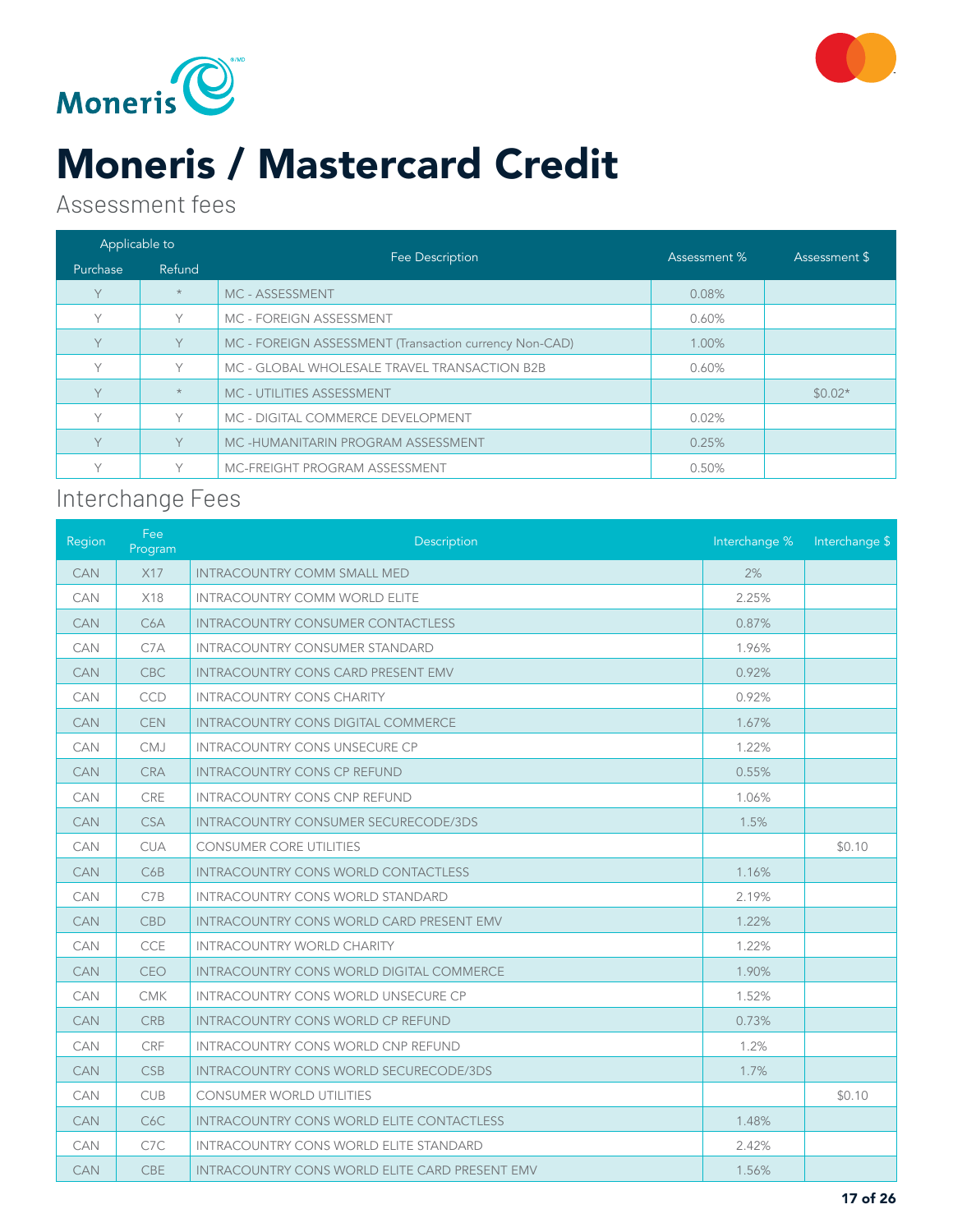



# Moneris / Mastercard Credit

#### Interchange fees

| Region     | Fee<br>Program  | Description                                           | Interchange % | Interchange \$ |
|------------|-----------------|-------------------------------------------------------|---------------|----------------|
| <b>CAN</b> | <b>CCF</b>      | <b>INTRACOUNTRY WORLD ELITE CHARITY</b>               | 1.56%         |                |
| <b>CAN</b> | <b>CEP</b>      | <b>INTRACOUNTRY CONS WORLD ELITE DIGITAL COMMERCE</b> | 2.13%         |                |
| <b>CAN</b> | <b>CML</b>      | INTRACOUNTRY CONS WORLD ELITE UNSECURE CP             | 1.86%         |                |
| <b>CAN</b> | <b>CRC</b>      | <b>INTRACOUNTRY CONS WORLD ELITE CP REFUND</b>        | 0.94%         |                |
| <b>CAN</b> | <b>CRG</b>      | <b>INTRACOUNTRY CONS WORLD ELITE CNP REFUND</b>       | 1.34%         |                |
| <b>CAN</b> | <b>CSC</b>      | INTRACOUNTRY CONS WORLD ELITE SECURECODE/3DS          | 1.9%          |                |
| <b>CAN</b> | ${\sf CUC}$     | CONSUMER WORLD ELITE UTILITIES                        |               | \$0.10         |
| <b>CAN</b> | C6D             | <b>INTRACOUNTRY CONS MUSE CONTACTLESS</b>             | 1.57%         |                |
| <b>CAN</b> | C7D             | <b>INTRACOUNTRY CONS MUSE STANDARD</b>                | 2.54%         |                |
| <b>CAN</b> | <b>CBF</b>      | <b>INTRACOUNTRY CONS MUSE CARD PRESENT EMV</b>        | 1.65%         |                |
| <b>CAN</b> | <b>CCG</b>      | <b>INTRACOUNTRY MUSE CHARITY</b>                      | 1.65%         |                |
| <b>CAN</b> | <b>CEQ</b>      | INTRACOUNTRY CONS MUSE DIGITAL COMMERCE               | 2.25%         |                |
| <b>CAN</b> | <b>CMM</b>      | <b>INTRACOUNTRY CONS MUSE UNSECURE CP</b>             | 1.95%         |                |
| <b>CAN</b> | <b>CRD</b>      | <b>INTRACOUNTRY CONS MUSE CP REFUND</b>               | 0.99%         |                |
| <b>CAN</b> | <b>CRH</b>      | <b>INTRACOUNTRY CONS MUSE CNP REFUND</b>              | 1.43%         |                |
| <b>CAN</b> | <b>CSD</b>      | <b>INTRACOUNTRY CONS MUSE SECURECODE/3DS</b>          | 2.03%         |                |
| <b>CAN</b> | <b>CUD</b>      | <b>CONSUMER MUSE UTILITIES</b>                        |               | \$0.10         |
| INT        | C <sub>22</sub> | <b>PAYMENT TRANSACTION</b>                            | 0.19%         | $$0.53**$      |
| <b>INT</b> | C <sub>24</sub> | INTERREGIONAL CONSUMER MERCHANT UCAF                  | 1.44%         |                |
| <b>INT</b> | C40             | PAY NOW POS - CHIP                                    | 0.60%         |                |
| <b>INT</b> | C41             | PAY NOW POS - PIN VERIFIED                            | 0.65%         |                |
| <b>INT</b> | C42             | PAY NOW POS - SIG VERIFIED                            | 0.65%         |                |
| <b>INT</b> | C43             | PAY NOW POS - E&M COMMERCE                            | 0.90%         | $$0.25**$      |
| <b>CAN</b> | C57             | <b>INTRACOUNTRY PRIVATE LABEL</b>                     | 1.68%         |                |
| <b>INT</b> | C57             | INTERREGIONAL CONSUMER PRIVATE LABEL                  | 1.68%         |                |
| <b>INT</b> | C73             | <b>INTERREGIONAL CONSUMER ELECTRONIC</b>              | 1.10%         |                |
| INT        | C74             | INTERREGIONAL MASTERCARD ELECTRONIC CARD CONSUMER     | 1.10%         |                |
| INT.       | C75             | INTERREGIONAL CONSUMER STANDARD                       | 1.60%         |                |
| INT        | C79             | INTERREGIONAL CONSUMER FULL UCAF                      | 1.54%         |                |
| INT        | C83             | INTERREGIONAL CONSUMER ELECTRONIC                     | 1.10%         |                |
| INT        | C85             | INTERREGIONAL CONSUMER STANDARD                       | 1.60%         |                |
| INT        | C95             | <b>INTERREGIONAL CONSUMER STANDARD</b>                | 1.60%         |                |
| <b>CAN</b> | CCC             | INTRACOUNTRY COMMERCIAL CHARITY ELECTRONIC            | 1.80%         |                |
| INT        | CPE             | <b>INTERREGIONAL CONSUMER PREMIUM ELECTRONIC</b>      | 1.85%         |                |
| INT.       | <b>CPF</b>      | INTERREGIONAL CONSUMER PREMIUM FULL UCAF              | 1.85%         |                |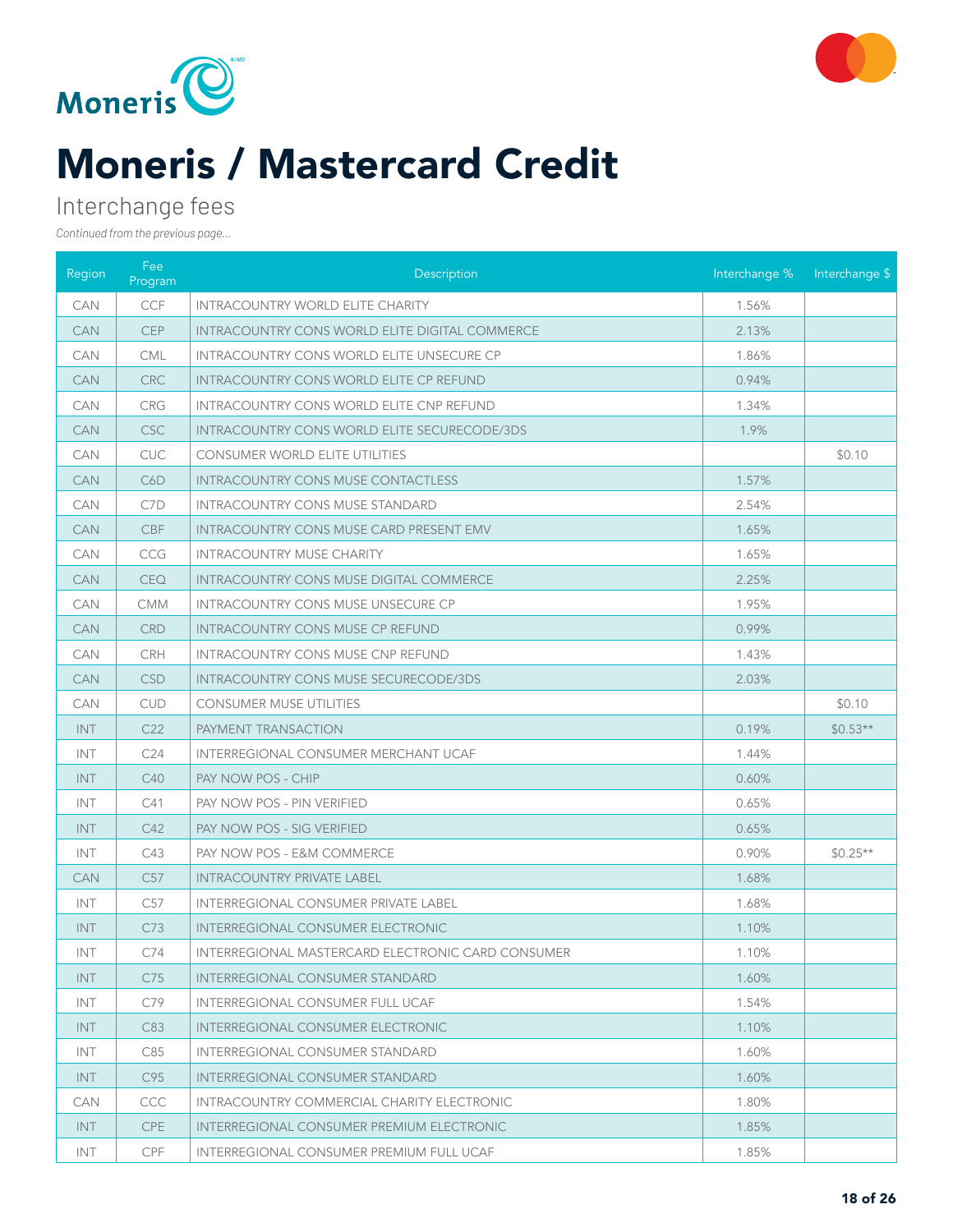



# Moneris / Mastercard Credit

#### Interchange fees

*Continued from the previous page...*

| Region     | Fee<br>Program    | Description                                                       | Interchange % | Interchange \$ |
|------------|-------------------|-------------------------------------------------------------------|---------------|----------------|
| INT.       | <b>CPM</b>        | <b>INTERREGIONAL CONSUMER PREMIUM MERCHANT UCAF</b>               | 1.85%         |                |
| <b>INT</b> | <b>CPS</b>        | <b>INTERREGIONAL CONSUMER PREMIUM STANDARD</b>                    | 1.85%         |                |
| <b>CAN</b> | CU <sub>0</sub>   | <b>INTRACOUNTRY CONSUMER PREPAID STANDARD</b>                     | 1.55%         |                |
| <b>CAN</b> | CU <sub>9</sub>   | INTRACOUNTRY CONSUMER PREPAID ELECTRONIC                          | 1.44%         |                |
| <b>INT</b> | X21               | INTERREGIONAL COMMERCIAL PAYMENT TRANSACTION                      | 0.19%         | $$0.53**$      |
| <b>CAN</b> | X40               | <b>INTRACOUNTRY COMMERCIAL PROGRAMS</b>                           | 2.00%         |                |
| <b>INT</b> | X47               | <b>INTERREGIONAL MASTERCARD ELECTRONIC CARD COMMERCIAL</b>        | 1.85%         |                |
| <b>INT</b> | X61               | INTERREGIONAL COMMERCIAL STANDARD                                 | 2.00%         |                |
| INT.       | X63               | INTERREGIONAL COMMERCIAL PURCHASING STANDARD                      | 2.00%         |                |
| <b>CAN</b> | XB <sub>2</sub> B | <b>INTRACOUNTRY COMMERCIAL PREMIUM HIGH SPEND BUSINESS RATE B</b> | 2.00%         |                |
| <b>INT</b> | XB <sub>2</sub> B | COMM BUSINESS-TO-BUSINESS                                         | 2.00%         |                |
| <b>CAN</b> | <b>XBQ</b>        | CANADA INTRACOUNTRY COMMERCIAL DATA RATE I                        | 1.80%         |                |
| <b>CAN</b> | <b>XBR</b>        | CANADA INTRACOUNTRY COMMERCIAL DATA RATE 2                        | 1.40%         |                |
| <b>CAN</b> | <b>XBS</b>        | CANADA INTRACOUNTRY COMMERCIAL LARGE TICKET                       | 1.20%         |                |
| <b>CAN</b> | <b>XCC</b>        | <b>CHARITY PREMIUM HIGH SPEND</b>                                 | 1.80%         |                |
| <b>INT</b> | XIP               | INTERREGIONAL COMMERCIAL PREMIUM STANDARD                         | 2.00%         |                |
| <b>INT</b> | Z30               | PAY NOW MANUAL CASH                                               | 0.09%         | $$3.60**$      |
| <b>INT</b> | Z85M              | INTERNATIONAL MANUAL CASH                                         | 0.09%         | $$3.60**$      |
| <b>CAN</b> | CS <sub>1</sub>   | Canada Intracountry Flex Prepaid Standard Interchange             | 1.55%         |                |
| <b>CAN</b> | CS <sub>2</sub>   | Canada Intracountry Flex Prepaid Electronic Interchange           | 1.44%         |                |
| <b>CAN</b> | <b>CZX</b>        | <b>HUMANITARIAN PROGRAM</b>                                       | 1.65%         |                |
| INT        | <b>CZX</b>        | HUMANITARIAN PROGRAM                                              | 1.65%         |                |
| <b>CAN</b> | <b>XFF</b>        | FREIGHT PROGRAM                                                   | 1.80%         |                |
| <b>INT</b> | <b>XFF</b>        | <b>FREIGHT PROGRAM</b>                                            | 1.80%         |                |
| <b>INT</b> | <b>CYA</b>        | INT Consumer Rate I, Digital Commerce, Core                       | 1.6%          |                |
| <b>INT</b> | <b>CYB</b>        | INT Consumer Rate, Digital Commerce, Premium                      | 1.85%         |                |
| <b>INT</b> | <b>CYC</b>        | INT Consumer Rate I, Digital Commerce, Super Premium              | 1.98%         |                |
| INT        | <b>CYD</b>        | INT Consumer Rate II, Card Present, Core                          | 1.1%          |                |
| <b>INT</b> | <b>CYE</b>        | INT Consumer Rate II, Card Present, Premium                       | 1.85%         |                |
| INT        | <b>CYF</b>        | INT Consumer Rate II, Card Present, Spr Premium                   | 1.98%         |                |
| INT        | <b>CYG</b>        | INT Consumer Rate III, Base, Core                                 | 1.6%          |                |
| INT        | <b>CYH</b>        | INT Consumer Rate III, Base, Premium                              | 1.85%         |                |
| <b>INT</b> | <b>CYI</b>        | INT Consumer Rate III, Base, Super Premium                        | 1.98%         |                |

\*Effective November 1, 2019 these fees will also be applicable on refunds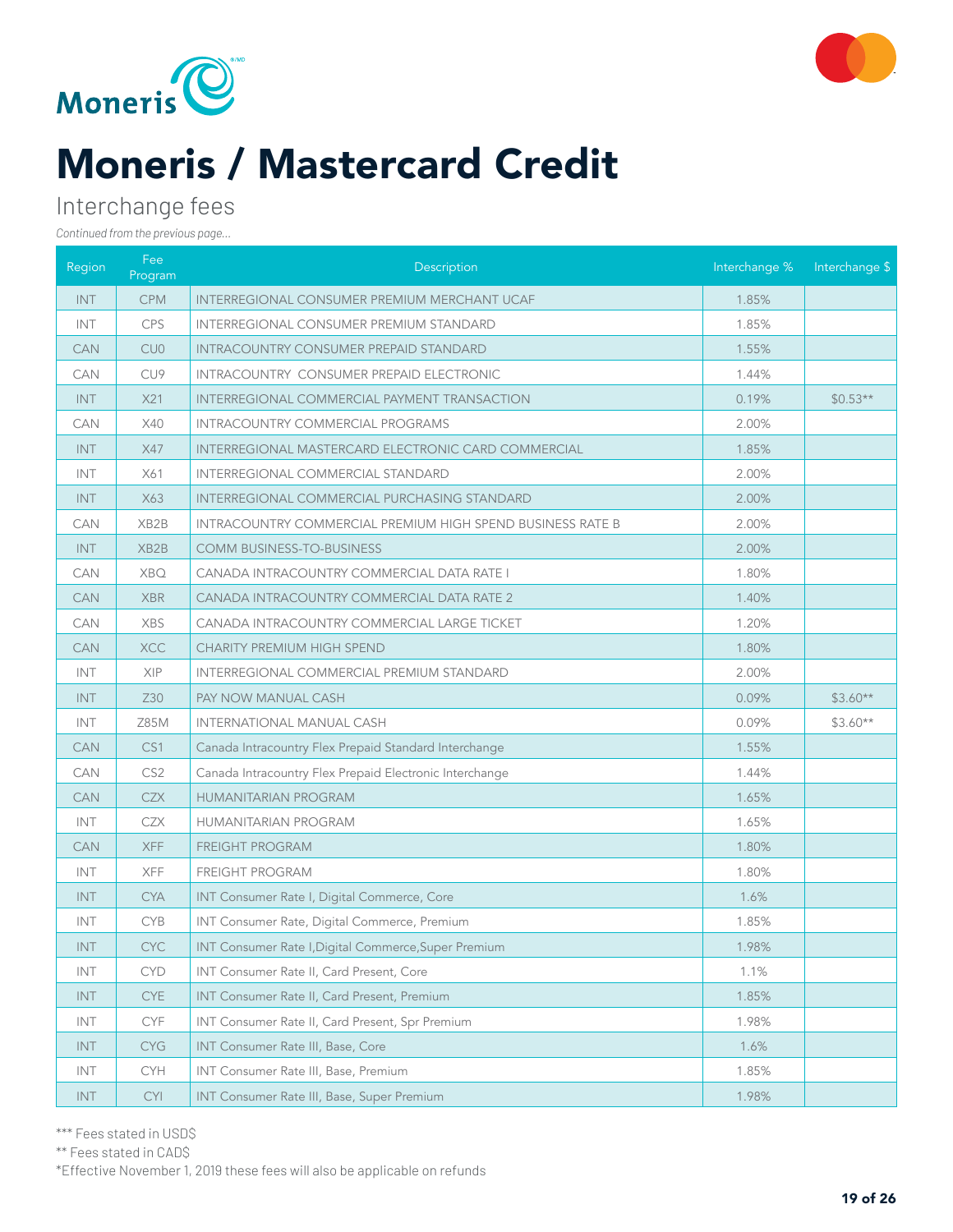



### Moneris / Mastercard Debit

#### Assessment fees

| Applicable to |              |                                                    | Assessment % |               |
|---------------|--------------|----------------------------------------------------|--------------|---------------|
| Purchase      | Refund       | Fee Description                                    |              | Assessment \$ |
| $\vee$        | $\star$      | <b>DEBIT MC - ASSESSMENT</b>                       | 0.08%        |               |
|               | $\star$      | <b>DEBIT MC - UTILITIES</b>                        |              | $$0.024*$     |
| $\vee$        | $\star$      | DEBIT MC - CONTACTLESS ASSESSMENT                  |              | $$0.0048*$    |
| $\vee$        | $\checkmark$ | <b>DEBIT MC - DIGITAL COMMERCE DEVELOPMENT FEE</b> | 0.02%        |               |
| $\vee$        | $\checkmark$ | DEBIT MC -HUMANITARIN PROGRAM ASSESSMENT           | 0.25%        |               |

#### Interchange fees

| Region     | Fee<br>Program | Description                                                            | Interchange Rate% | Fixed Rate \$ |
|------------|----------------|------------------------------------------------------------------------|-------------------|---------------|
| <b>CAN</b> | CG4            | CANADA INTRACOUNTRY CONSUMER MASTERPASS                                | 1.00%             |               |
| CAN        | C41            | <b>INTRACOUNTRY SUPERMARKET BASE (DEBIT)</b>                           | 0.15%             | $$0.05**$     |
| <b>CAN</b> | X41            | INTRACOUNTRY SUPERMARKET BASE (DEBIT)                                  | 0.15%             | $$0.05**$     |
| <b>CAN</b> | C42            | INTRACOUNTRY SUPERMARKET TIER 1 (DEBIT)                                | 0.15%             | $$0.05**$     |
| <b>CAN</b> | X42            | <b>INTRACOUNTRY SUPERMARKET TIER 1 (DEBIT)</b>                         | 0.15%             | $$0.05**$     |
| <b>CAN</b> | C43            | INTRACOUNTRY SUPERMARKET TIER 2 (DEBIT)                                | 0.15%             | $$0.05**$     |
| <b>CAN</b> | X43            | INTRACOUNTRY SUPERMARKET TIER 2 (DEBIT)                                | 0.15%             | $$0.05**$$    |
| <b>CAN</b> | C44            | <b>INTRACOUNTRY BIG BOX STORES BASE (DEBIT)</b>                        | 0.25%             | $$0.05**$     |
| <b>CAN</b> | <b>X44</b>     | INTRACOUNTRY BIG BOX STORES BASE (DEBIT)                               | 0.25%             | $$0.05**$     |
| <b>CAN</b> | C45            | INTRACOUNTRY BIG BOX STORES TIER 1 (DEBIT)                             | 0.00%             |               |
| <b>CAN</b> | X45            | INTRACOUNTRY BIG BOX STORES TIER 1 (DEBIT)                             | 0.00%             |               |
| <b>CAN</b> | C46            | INTRACOUNTRY BIG BOX STORES TIER 2 (DEBIT)                             | 0.00%             |               |
| <b>CAN</b> | X46            | INTRACOUNTRY BIG BOX STORES TIER 2 (DEBIT)                             | 0.00%             |               |
| <b>CAN</b> | C47            | INTRACOUNTRY PETROLEUM BASE (DEBIT)                                    | 0.15%             | $$0.05**$     |
| <b>CAN</b> | X47            | INTRACOUNTRY PETROLEUM BASE (DEBIT)                                    | 0.15%             | $$0.05**$     |
| <b>CAN</b> | C48            | <b>INTRACOUNTRY PETROLEUM TIER 1 (DEBIT)</b>                           | 0.15%             | $$0.05**$     |
| <b>CAN</b> | X48            | <b>INTRACOUNTRY PETROLEUM TIER 1 (DEBIT)</b>                           | 0.15%             | $$0.05**$     |
| <b>CAN</b> | C49            | INTRACOUNTRY PETROLEUM TIER 2 (DEBIT)                                  | 0.15%             | $$0.05**$     |
| <b>CAN</b> | X49            | <b>INTRACOUNTRY PETROLEUM TIER 2 (DEBIT)</b>                           | 0.15%             | $$0.05**$     |
| <b>CAN</b> | C50            | INTRACOUNTRY SPECIALTY CLOTHING STORES BASE (DEBIT)                    | 0.25%             | $$0.05**$     |
| <b>CAN</b> | <b>X50</b>     | INTRACOUNTRY SPECIALTY CLOTHING STORES BASE (DEBIT)                    | 0.25%             | $$0.05**$     |
| <b>CAN</b> | C51            | INTRACOUNTRY SPECIALTY CLOTHING STORES TIER 1 (DEBIT)                  | 0.00%             |               |
| <b>CAN</b> | X51            | INTRACOUNTRY SPECIALTY CLOTHING STORES TIER 1 (DEBIT)                  | 0.00%             |               |
| <b>CAN</b> | C52            | INTRACOUNTRY SPECIALTY CLOTHING STORES TIER 2 (DEBIT)                  | 0.00%             |               |
| <b>CAN</b> | X52            | INTRACOUNTRY SPECIALTY CLOTHING STORES TIER 2 (DEBIT)                  | 0.00%             |               |
| <b>CAN</b> | C53            | INTRACOUNTRY STANDARD AND NON-SECURECODE-ENABLED<br>E-COMMERCE (DEBIT) | 1.15%             |               |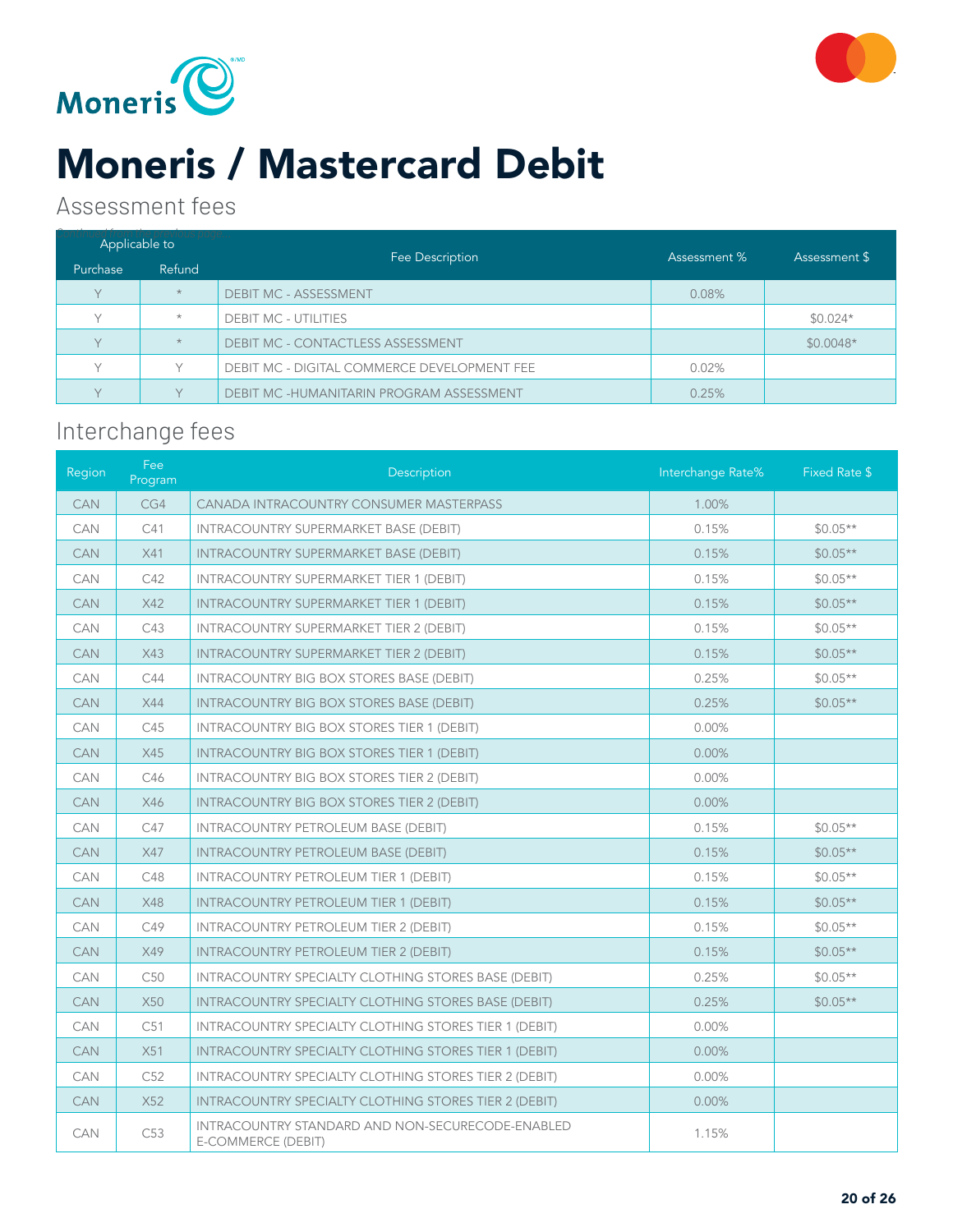



# Moneris / Mastercard Debit

#### Interchange fees

| Region     | Fee:<br>Program  | Description                                                                          | Interchange Rate% | Fixed Rate \$ |
|------------|------------------|--------------------------------------------------------------------------------------|-------------------|---------------|
| <b>CAN</b> | X53              | <b>INTRACOUNTRY STANDARD AND NON-SECURECODE-ENABLED</b><br><b>E-COMMERCE (DEBIT)</b> | 1.15%             |               |
| CAN        | C54              | INTRACOUNTRY STANDARD SECURECODE-ENABLED (DEBIT)                                     | 1.00%             |               |
| <b>CAN</b> | X54              | INTRACOUNTRY STANDARD SECURECODE-ENABLED (DEBIT)                                     | 1.00%             |               |
| <b>CAN</b> | C <sub>55</sub>  | INTRACOUNTRY OTHER ELECTRONIC BASE (DEBIT)                                           | 0.25%             | $$0.05**$$    |
| <b>CAN</b> | X55              | <b>INTRACOUNTRY OTHER BASE (DEBIT)</b>                                               | 0.25%             | $$0.05**$     |
| <b>CAN</b> | C <sub>56</sub>  | INTRACOUNTRY OTHER ELECTRONIC TIER 1 (DEBIT)                                         | 0.25%             | $$0.05**$$    |
| <b>CAN</b> | X56              | <b>INTRACOUNTRY OTHER TIER 1 (DEBIT)</b>                                             | 0.25%             | $$0.05**$     |
| <b>CAN</b> | C <sub>58</sub>  | <b>INTRACOUNTRY OTHER ELECTRONIC TIER 2 (DEBIT)</b>                                  | 0.25%             | $$0.05**$     |
| <b>CAN</b> | X58              | <b>INTRACOUNTRY OTHER TIER 2 (DEBIT)</b>                                             | 0.25%             | $$0.05**$     |
| <b>CAN</b> | C59              | <b>INTRACOUNTRY CONSUMER DEBIT EMERGING SECTORS</b>                                  | 0.30%             |               |
| <b>CAN</b> | X59              | <b>INTRACOUNTRY CONSUMER DEBIT EMERGING SECTORS</b>                                  | 0.30%             |               |
| CAN        | CC <sub>5</sub>  | <b>INTRACOUNTRY CONSUMER DEBIT CHARITY</b>                                           | 0.30%             |               |
| <b>CAN</b> | XC <sub>5</sub>  | <b>INTRACOUNTRY CONSUMER DEBIT CHARITY</b>                                           | 0.30%             |               |
| CAN        | <b>CCR</b>       | <b>INTRACOUNTRY CONSUMER DEBIT RECURRING PAYMENTS</b>                                | 0.60%             |               |
| <b>CAN</b> | <b>XCR</b>       | INTRACOUNTRY CONSUMER DEBIT RECURRING PAYMENTS                                       | 0.60%             |               |
| CAN        | C <sub>3</sub> U | <b>CONSUMER DEBIT CONTACTLESS TIER 1</b>                                             | 0.00%             | $$0.02**$     |
| <b>CAN</b> | C <sub>4U</sub>  | <b>CONSUMER DEBIT CONTACTLESS TIER 2</b>                                             | 0.00%             | $$0.02**$     |
| <b>CAN</b> | C <sub>5U</sub>  | <b>CONSUMER DEBIT CONTACTLESS TIER 3</b>                                             | 0.00%             | $$0.03**$     |
| <b>CAN</b> | X3U              | <b>COMMERCIAL DEBIT CONTACTLESS TIER 1</b>                                           | 0.00%             | $$0.02**$     |
| <b>CAN</b> | X4U              | <b>COMMERCIAL DEBIT CONTACTLESS TIER 2</b>                                           | $0.00\%$          | $$0.02**$     |
| <b>CAN</b> | X <sub>5U</sub>  | <b>COMMERCIAL DEBIT CONTACTLESS TIER 3</b>                                           | $0.00\%$          | $$0.03**$     |
| CAN        | CU <sub>8</sub>  | CONSUMER DEBIT PUBLIC SECTOR                                                         | 0.30%             |               |
| <b>CAN</b> | CM4              | <b>CONSUMER DEBIT PUBLIC SECTOR</b>                                                  | 0.30%             |               |
| CAN        | CU4              | <b>CONSUMER DEBIT UTILITIES</b>                                                      | 0.00%             | $$0.10**$     |
| <b>CAN</b> | XU4              | <b>COMMERCIAL UTILITIES DEBIT</b>                                                    | 0.00%             | $$0.10**$     |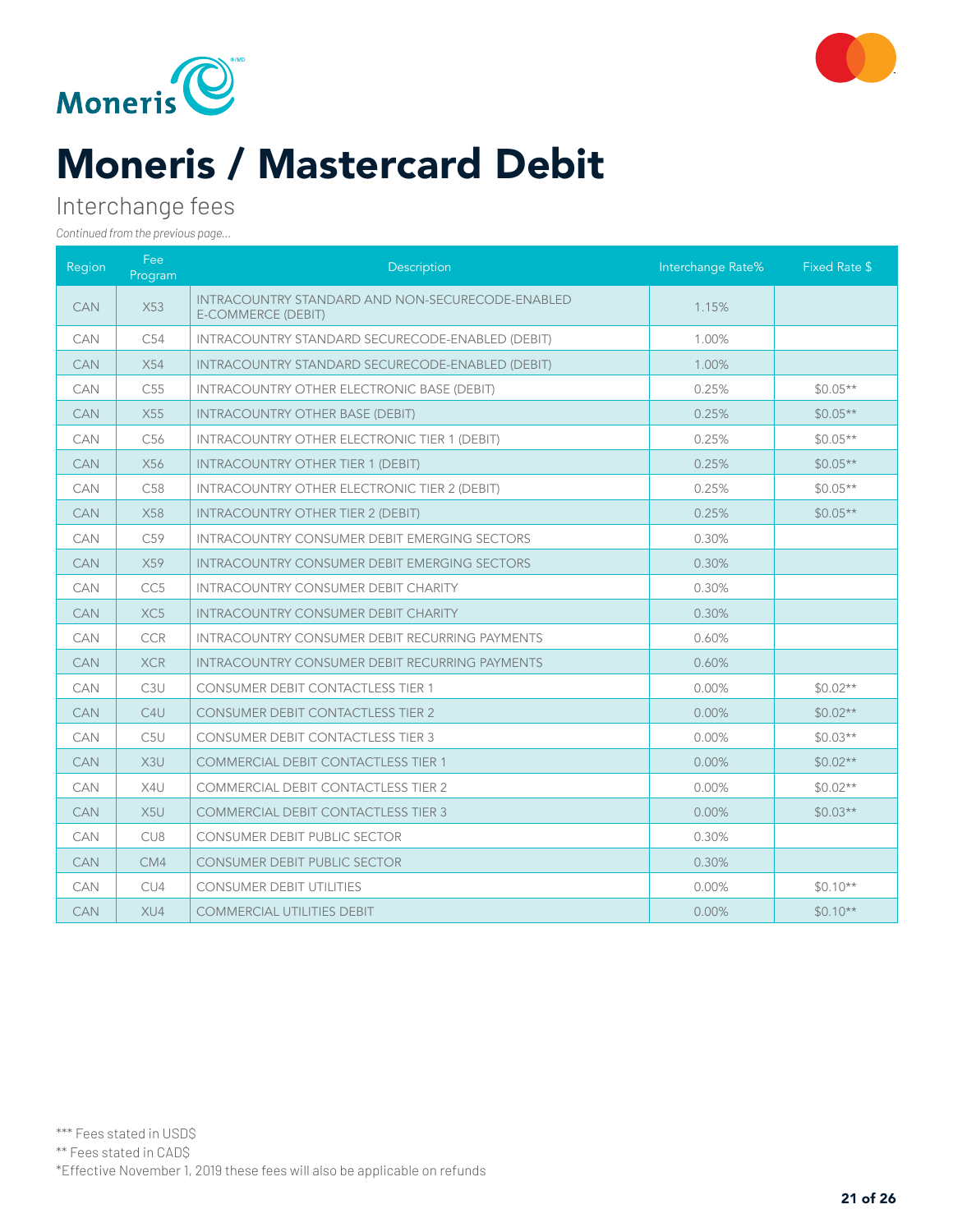



# Moneris / Discover

#### Assessment fees

| Applicable to |        |                                            |              |
|---------------|--------|--------------------------------------------|--------------|
| Purchase      | Refund | Fee Description                            | Assessment % |
| $\vee$        |        | <b>DISCOVER - ASSESSMENT</b>               | 0.063%       |
|               |        | <b>DISCOVER - INTERNATIONAL PROCESSING</b> | 0.400%       |

### Interchange fees

| Region     | Fee<br>Program   | Description                                                 | Interchange Rate |
|------------|------------------|-------------------------------------------------------------|------------------|
| <b>CAN</b> | C <sub>261</sub> | <b>CPSL - Recurring Payments (Core/Rewards)</b>             | 1.15%            |
| CAN        | C262             | CPSL - Supermarkets/Warehouse Clubs (Core/Rewards)          | 1.00%            |
| <b>CAN</b> | C <sub>263</sub> | CPSL - Petroleum (Core/Rewards)                             | 1.00%            |
| CAN        | C264             | CPSL - Retail (Core/Rewards)                                | 1.15%            |
| <b>CAN</b> | C267             | Canada Base Submission Level (Core/Rewards)                 | 1.55%            |
| <b>CAN</b> | C <sub>268</sub> | CPSL - Recurring Payments (Premium)                         | 1.30%            |
| <b>CAN</b> | C269             | CPSL - Supermarkets/Warehouse Clubs (Premium)               | 1.22%            |
| CAN        | C270             | CPSL - Petroleum (Premium)                                  | 1.25%            |
| <b>CAN</b> | C <sub>271</sub> | CPSL - Retail (Premium)                                     | 1.30%            |
| CAN        | C274             | Canada Base Submission Level (Premium)                      | 1.82%            |
| <b>CAN</b> | C275             | <b>CPSL - Recurring Payments (Premium Plus)</b>             | 1.70%            |
| CAN        | C276             | CPSL - Supermarkets/Warehouse Clubs (Premium Plus)          | 1.64%            |
| <b>CAN</b> | C <sub>277</sub> | CPSL - Petroleum (Premium Plus)                             | 1.64%            |
| CAN        | C278             | CPSL - Retail (Premium Plus)                                | 1.75%            |
| <b>CAN</b> | C281             | Canada Base Submission Level (Premium Plus)                 | 2.35%            |
| <b>CAN</b> | C290             | CPSL - Recurring Payments (Prepaid)                         | 1.40%            |
| <b>CAN</b> | C292             | Canadian Base Submission Level (Prepaid)                    | 1.55%            |
| <b>CAN</b> | C293             | Canada Consumer Adjustment Voucher Program 1 (Core/Rewards) | 1.58%            |
| <b>CAN</b> | C295             | Canada Consumer Adjustment Voucher Program 1 (Prepaid)      | 1.58%            |
| CAN        | C296             | Canada Consumer Adjustment Voucher Program 1 (Premium)      | 1.85%            |
| <b>CAN</b> | C297             | Canada Consumer Adjustment Voucher Program 1 (Premium Plus) | 2.49%            |
| <b>CAN</b> | C303             | Canada Consumer Adjustment Voucher Program 3 (Core/Rewards) | 1.32%            |
| <b>CAN</b> | C305             | Canada Consumer Adjustment Voucher Program 3 (Prepaid)      | 1.32%            |
| <b>CAN</b> | C306             | Canada Consumer Adjustment Voucher Program 3 (Premium)      | 1.45%            |
| <b>CAN</b> | C307             | Canada Consumer Adjustment Voucher Program 3 (Premium Plus) | 1.96%            |
| CAN        | C328             | CPSL - Supermarkets/Warehouse Clubs (Prepaid)               | 1.43%            |
| <b>CAN</b> | C329             | CPSL - Petroleum (Prepaid)                                  | 1.20%            |
| CAN        | C330             | CPSL - Retail (Prepaid)                                     | 1.43%            |
| <b>CAN</b> | X282             | <b>CPSL - Commercial Recurring Payments</b>                 | 2.00%            |
| CAN        | X283             | CPSL - Commercial Supermarkets/Warehouse Clubs              | 2.00%            |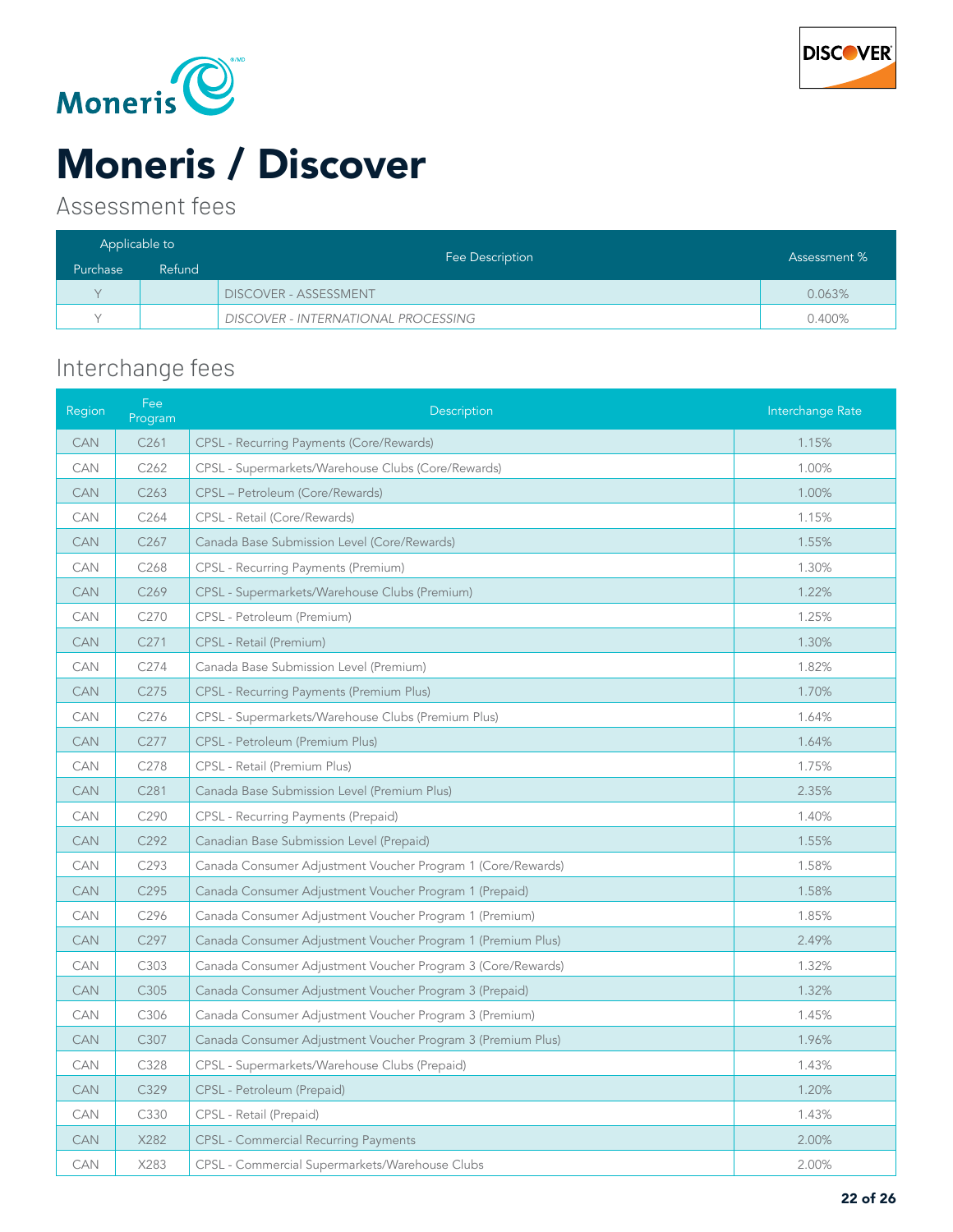



# Moneris / Discover

### Interchange fees

| Region     | Fee<br>Program   | Description                                           | Interchange Rate |
|------------|------------------|-------------------------------------------------------|------------------|
| <b>CAN</b> | X284             | <b>CPSL</b> - Commercial Petroleum                    | 2.00%            |
| <b>CAN</b> | X285             | <b>CPSL - Commercial Retail</b>                       | 2.00%            |
| <b>CAN</b> | X288             | Canada Commercial Base Submission Level               | 2.00%            |
| <b>CAN</b> | X308             | Canada Commercial Adjustment Voucher Program 1        | 2.00%            |
| <b>CAN</b> | X310             | Canada Commercial Adjustment Voucher Program 3        | 2.00%            |
| <b>INT</b> | C835             | Canada International Electronic                       | 1.20%            |
| <b>INT</b> | X835             | Canada International Electronic                       | 1.20%            |
| <b>INT</b> | C836             | Canada International Base Submission Level            | 1.72%            |
| <b>INT</b> | X836             | Canada International Base Submission Level            | 1.72%            |
| INT        | C837             | Canada International Adjustment Voucher Program       | 1.20%            |
| INT        | X837             | Canada International Adjustment Voucher Program       | 1.20%            |
| <b>CAN</b> | C289             | CPSL - Recurring Payments (Signature Debit)           | 0.45%            |
| <b>CAN</b> | C <sub>291</sub> | Canadian Base Submission Level (Signature Debit)      | 1.15%            |
| <b>CAN</b> | C294             | Canada Consumer Adjustment Voucher Program 1 (Debit)  | 1.15%            |
| <b>CAN</b> | C <sub>304</sub> | Canada Consumer Adjustment Voucher Program 3 (Debit)  | 1.15%            |
| CAN        | C323             | CPSL - Supermarkets/Warehouse Clubs (Signature Debit) | 0.35%            |
| <b>CAN</b> | C324             | CPSL - Petroleum (Signature Debit)                    | 0.35%            |
| CAN        | C325             | CPSL - Retail (Signature Debit)                       | 0.45%            |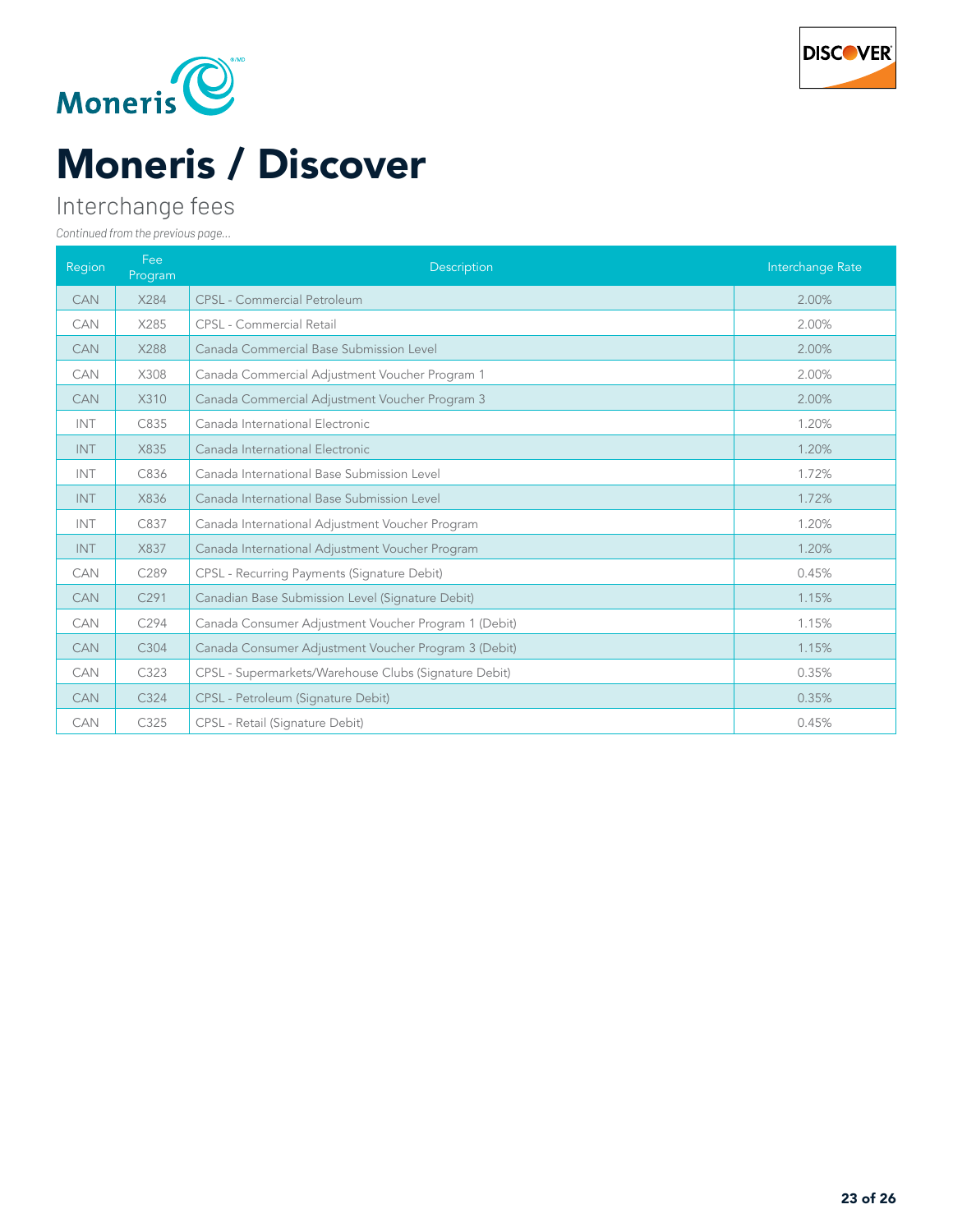



# Moneris / UnionPay

Interchange & Assessment fees

| Applicable to |        |                                                         | Assessment % |
|---------------|--------|---------------------------------------------------------|--------------|
| Purchase      | Refund | Fee Description                                         |              |
| $\vee$        |        | UNIONPAY - ECOMMERCE SERVICE (MCC Airlines & Education) | $0.00\%$     |
|               |        | UNIONPAY - ECOMMERCE SERVICE FEE (Under all other MCCs) | 0.20%        |
| $\vee$        |        | UNIONPAY - SERVICE (FPI CM01, CR01, CU01)               | 0.10%        |

### Interchange Fees

| Region  | Fee Program      | <b>Description</b>                                     | Interchange Rate |
|---------|------------------|--------------------------------------------------------|------------------|
| INT/CAN | CEO2             | E-comm transactions (MCCs under: Airlines & Education) | 1.15%            |
| INT/CAN | CU <sub>02</sub> | E-comm transactions (Under all other MCCs)             | 1.20%            |
| INT/CAN | <b>CM01</b>      | <b>MOTO Transactions</b>                               | 1.50%            |
| INT/CAN | CR <sub>01</sub> | Recurring-Consumer card                                | 1.10%            |
| INT/CAN | CU <sub>01</sub> | <b>POS Transactions</b>                                | 1.10%            |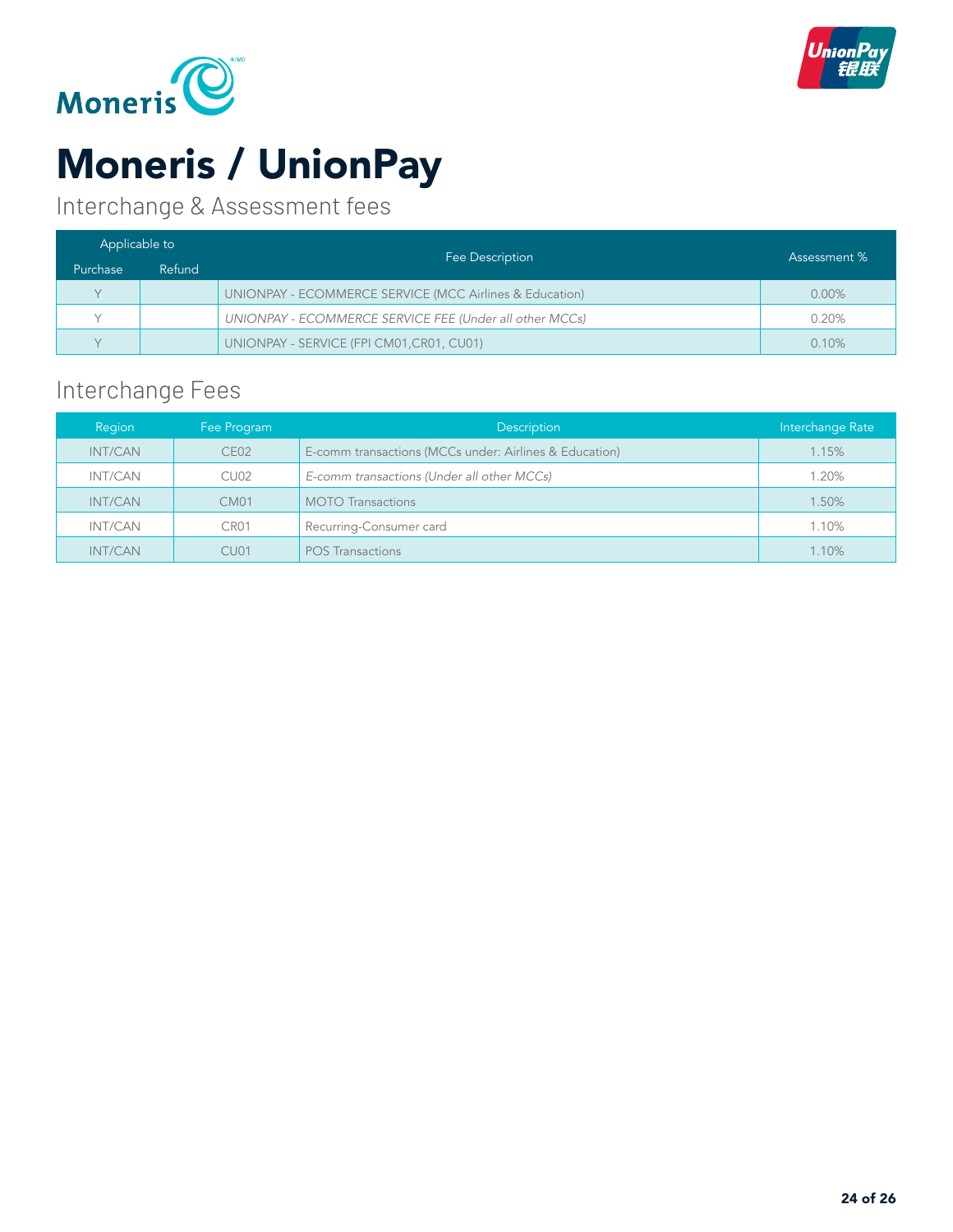



# Moneris / *Interac*

### Assessment fees

| Applicable to |        |                                    |              |               |
|---------------|--------|------------------------------------|--------------|---------------|
| Purchase      | Refund | Fee Description                    | Assessment % | Assessment \$ |
| $\vee$        |        | <b>INTERAC - ASSESSMENT</b>        |              | \$0.00945     |
|               |        | <b>INTERAC - IN-APP ASSESSMENT</b> |              | \$0.0250      |

### Interchange fees

| Region     | Fee<br>Program | Description                    | Interchange Rate | <b>Fixed Rate</b> |
|------------|----------------|--------------------------------|------------------|-------------------|
| <b>CAN</b> | ZFL1           | <b>STANDARD FLASH TIER 3</b>   |                  | \$0.035           |
| CAN        | <b>ZSTD</b>    | STANDARD TRANSACTION           |                  | $S-$              |
| <b>CAN</b> | ZTI1           | <b>LOW TICKET FLASH TIER I</b> |                  | \$0.020           |
| CAN        | ZTI2           | HIGH VOLUME FLASH TIER 2       |                  | \$0.025           |